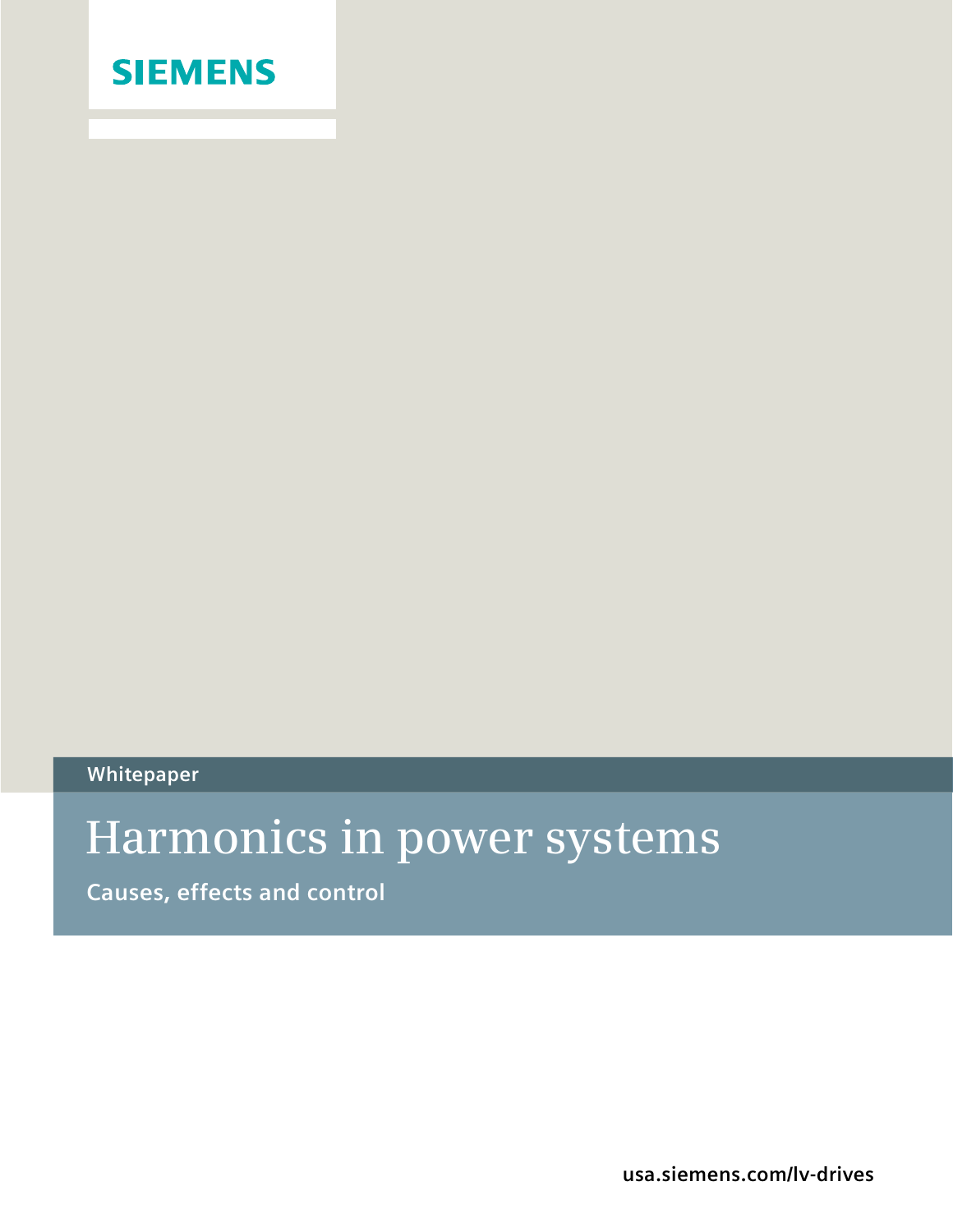$\overline{2}$ 

# Table of contents

|    |  | 2. General 3                                                                       |    |  |  |  |
|----|--|------------------------------------------------------------------------------------|----|--|--|--|
|    |  |                                                                                    |    |  |  |  |
|    |  | 3.1. Synthesis of a non-sinusoidal waveform using Fourier analysis ____________7   |    |  |  |  |
|    |  | 3.2. Harmonic spectrum and distortion factor___________________________________9   |    |  |  |  |
| 4. |  |                                                                                    |    |  |  |  |
|    |  |                                                                                    |    |  |  |  |
|    |  |                                                                                    |    |  |  |  |
|    |  |                                                                                    |    |  |  |  |
|    |  |                                                                                    |    |  |  |  |
|    |  |                                                                                    |    |  |  |  |
|    |  |                                                                                    |    |  |  |  |
|    |  |                                                                                    |    |  |  |  |
|    |  |                                                                                    |    |  |  |  |
|    |  |                                                                                    |    |  |  |  |
|    |  |                                                                                    |    |  |  |  |
|    |  |                                                                                    |    |  |  |  |
|    |  |                                                                                    |    |  |  |  |
|    |  |                                                                                    |    |  |  |  |
|    |  |                                                                                    |    |  |  |  |
|    |  |                                                                                    |    |  |  |  |
|    |  | d) Passive Harmonic Filters (or Line Harmonic Filters) _________________________17 |    |  |  |  |
|    |  |                                                                                    |    |  |  |  |
|    |  |                                                                                    |    |  |  |  |
|    |  |                                                                                    |    |  |  |  |
|    |  |                                                                                    |    |  |  |  |
|    |  |                                                                                    |    |  |  |  |
|    |  |                                                                                    |    |  |  |  |
|    |  | 7. References                                                                      | 23 |  |  |  |

Prepared by: Nikunj Shah Design Engineering Low-Voltage Drives

# Siemens Industry, Inc.

100 Technology Drive Alpharetta, GA 30005 phone: (770) 740-3853 e-mail: nikunj.shah@siemens.com web: usa.siemens.com/drives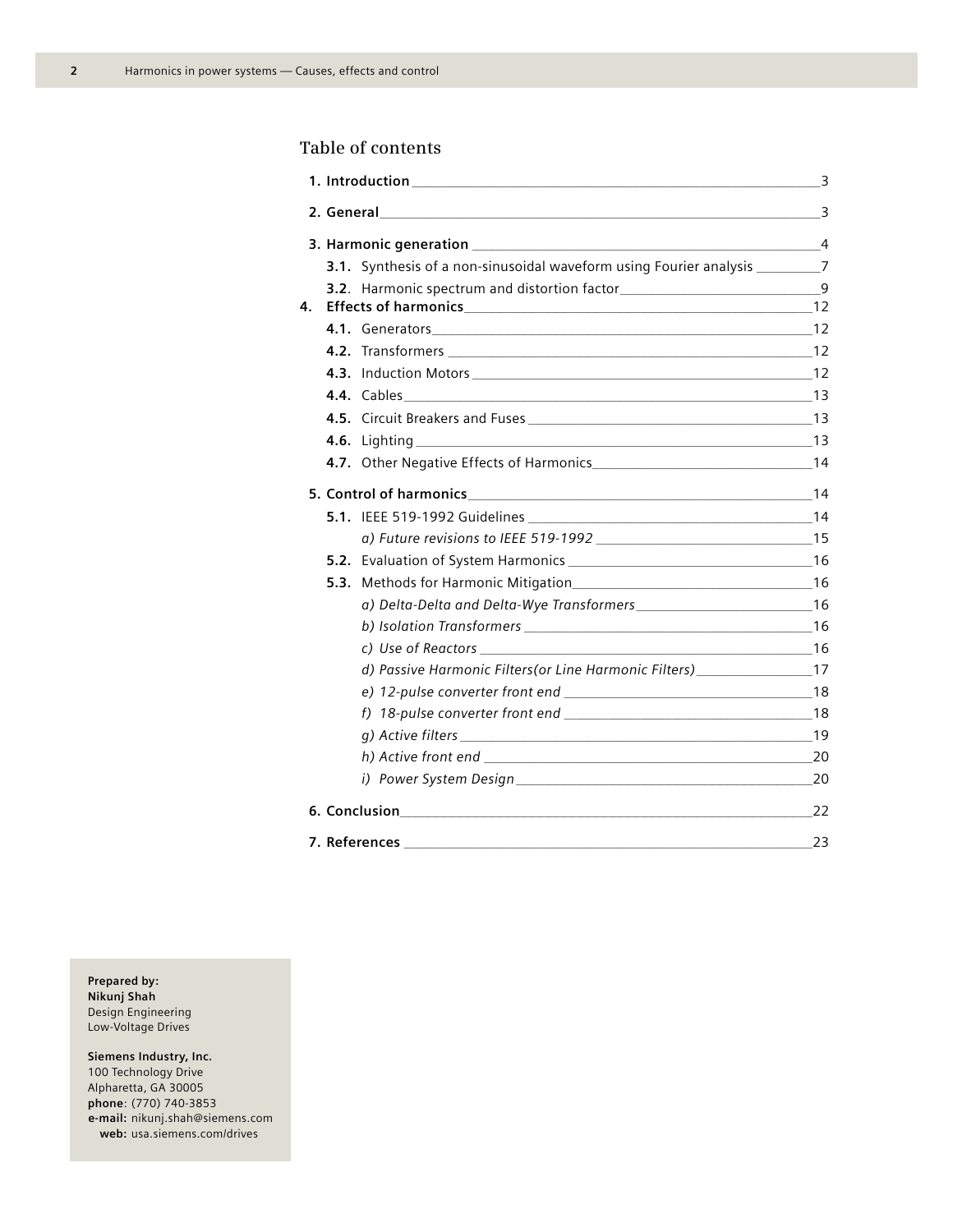# **1. Introduction**

This document has been created to give general awareness of power system harmonics, their causes, effects and methods to control them especially when these harmonics are related to variable frequency (or adjustable speed) drives. Some of the topics covered are: definitions, harmonic generation, effects of harmonics and control of harmonics

# **2. General**

A "linear" load connected to an electric power system is defined as a load which draws current from the supply which is proportional to the applied voltage (for example, resistive, incandescent lamps etc). An example of a voltage and current waveforms of a linear load is shown in Figure 2.1.



**Figure 2.1**  Voltage and current of a linear load

A load is considered "non-linear" if its impedance changes with the applied voltage. Due to this changing impedance, the current drawn by the non-linear load is also non-linear i.e. non-sinusoidal in nature, even when it is connected to a sinusoidal voltage source (for example computers, variable frequency drives, discharge lighting etc). An example of a voltage and current waveforms of a non-linear load is shown in Figure 2.2.





These non-sinusoidal currents contain harmonic currents that interact with the impedance of the power distribution system to create voltage distortion that can affect both the distribution system equipment and the loads connected to it.

IEEE 519-1992 defines harmonic as a sinusoidal component of a periodic wave or quantity (for example voltage or current) having a frequency that is an integral multiple of the fundamental frequency.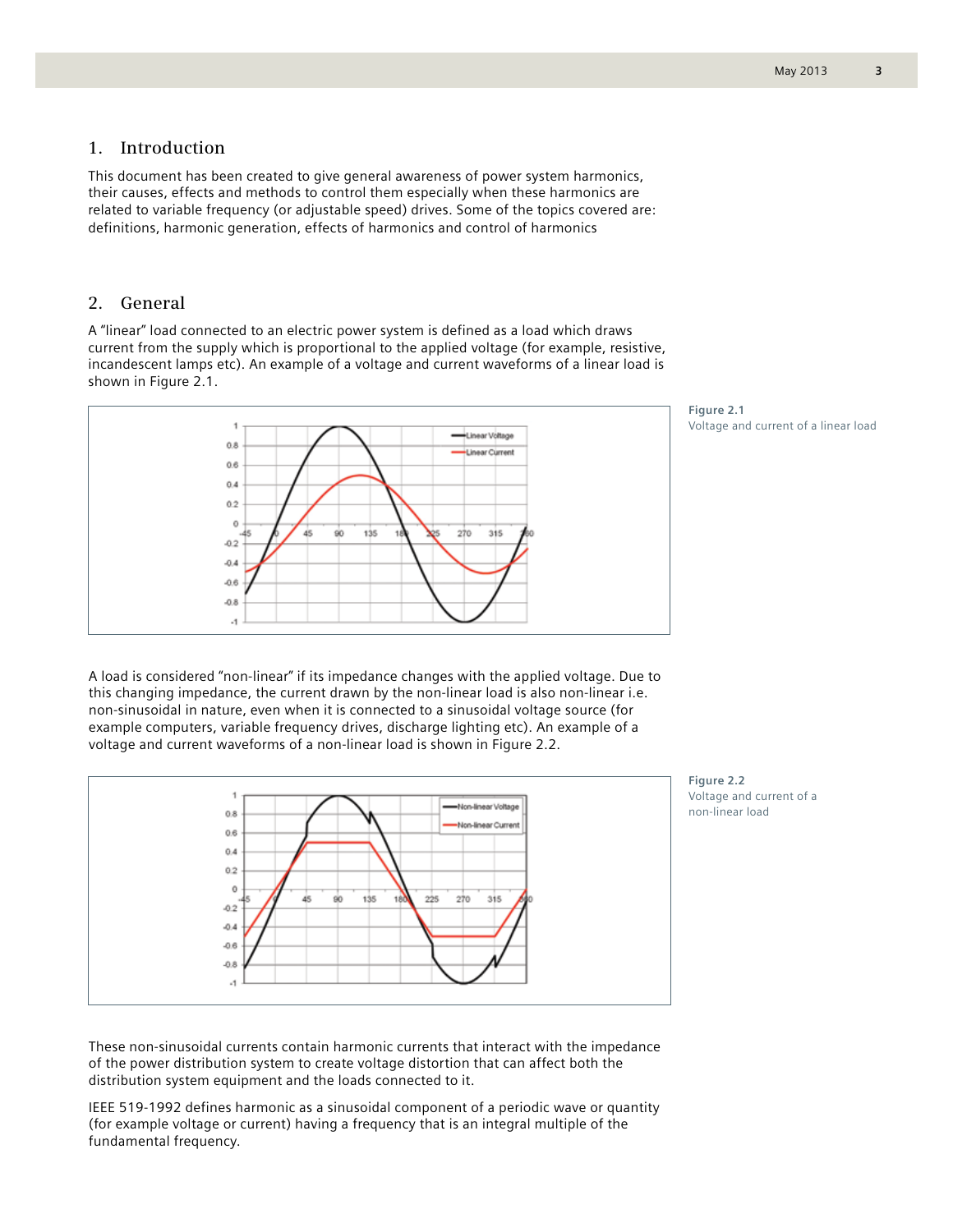## **3. Harmonic generation**

Static power converters are the equipments that utilize power semiconductor devices for power conversion from AC to DC, DC to DC, DC to AC and AC to AC; and constitute the largest nonlinear loads connected to the electric power systems. These converters are used for various purposes in the industry, such as adjustable speed (or variable frequency) drives, uninterruptable power supplies, switch-mode power supplies etc. These static power converters used in a variety of applications draw non-linear (i.e. non-sinusoidal) currents and distort the supply voltage waveform at the point of common coupling (PCC). This phenomenon is explained here using Figure 3.1 and 3.2.

The PCC is a point between the system owner or operator and a user. The PCC is usually taken as the point in the power system closest to the user where the system owner or operator could offer service to another user. Frequently for service to industrial users (i.e., manufacturing plants) via a dedicated service transformer, the PCC is at the HV side of the transformer. For commercial users (i.e. office parks, shopping malls, etc.) supplied through a common service transformer, the PCC is commonly at the LV side of the service transformer. In general, The PCC is a point on a public power supply system, electrically nearest to a particular load, at which other loads are, or could be connected and is located on the upstream of the considered installation.

Figure 3.1(a) shows the single-phase full wave diode bridge rectifier supplying a load containing an inductance  $(L_{dc})$  and a resistance  $(R_{dc})$ . The impedance of the AC power supply is represented by the inductance (*Lac*).

**Figure 3.1(a)** Single phase full wave rectifier



Figure 3.1(b) depicts the DC load current (*idc*) without ripple (i.e. assuming highly inductive load) and corresponding AC input current (*iac*) of this rectifier. A trapezoid shape of the AC current is due to the presence of finite AC line inductance and shows overlap (or commutation) period during which the two diodes are conducting thereby resulting in a transient short circuit through them. Ideally, if this AC line inductance is zero (i.e. an infinite source feeding the rectifier), the transition of the AC current is instantaneous and the current wave shape is rectangular.

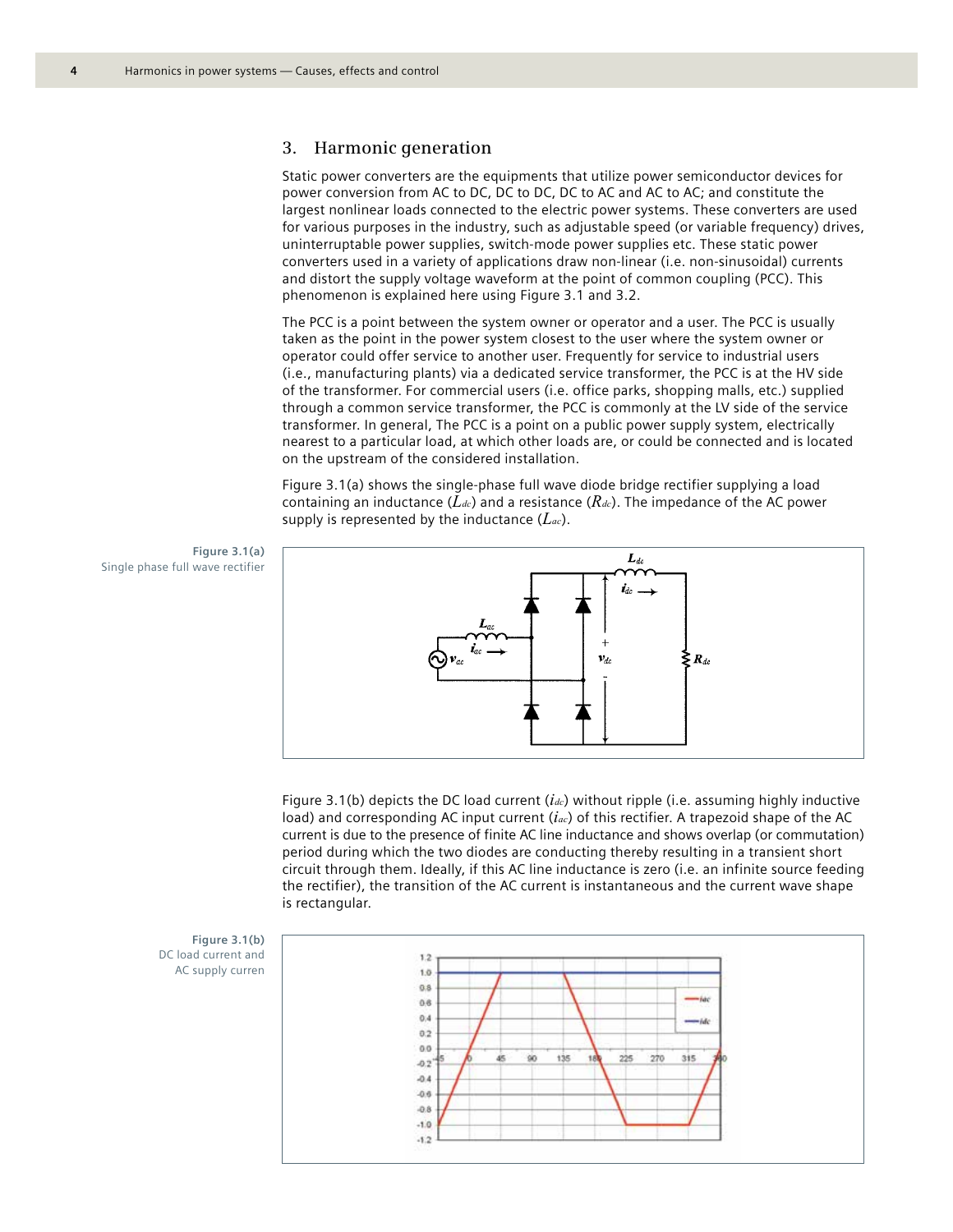Figure 3.2(a) shows the single line representation of the power distribution system with the point of common coupling (PCC). The source/system voltage  $(v_s)$  is assumed to be purely sinusoidal and the system/source impedance is represented by an inductance *Ls*.



**Figure 3.2(a)**  Single line diagram of power distribution system

The voltage at the PCC, *VPCC* can be obtained by subtracting the voltage drop (*VL*) across the system impedance due to the flow of non-linear current *iac* as shown in Figure 3.2(b).

$$
v_{PCC} = (v_S - v_L) = \left\{ v_s - L_s \frac{d(i_{ac})}{dt} \right\}
$$



**Figure 3.2(b)**  AC supply current and voltage drop waveforms

(3.1)

Figure 3.2(c) shows the distortion in the waveform of *VPCC* due to the flow of non-linear current through the finite system impedance. The notches in the voltage wave are caused by the commutating action of the rectifier. As explained above, ideally, when the rectifier is fed from an infinite source, the current wave shape is rectangular and in this case voltage notching does not occur.



**Figure 3.2(c)**  Distorted voltage waveform at the PCC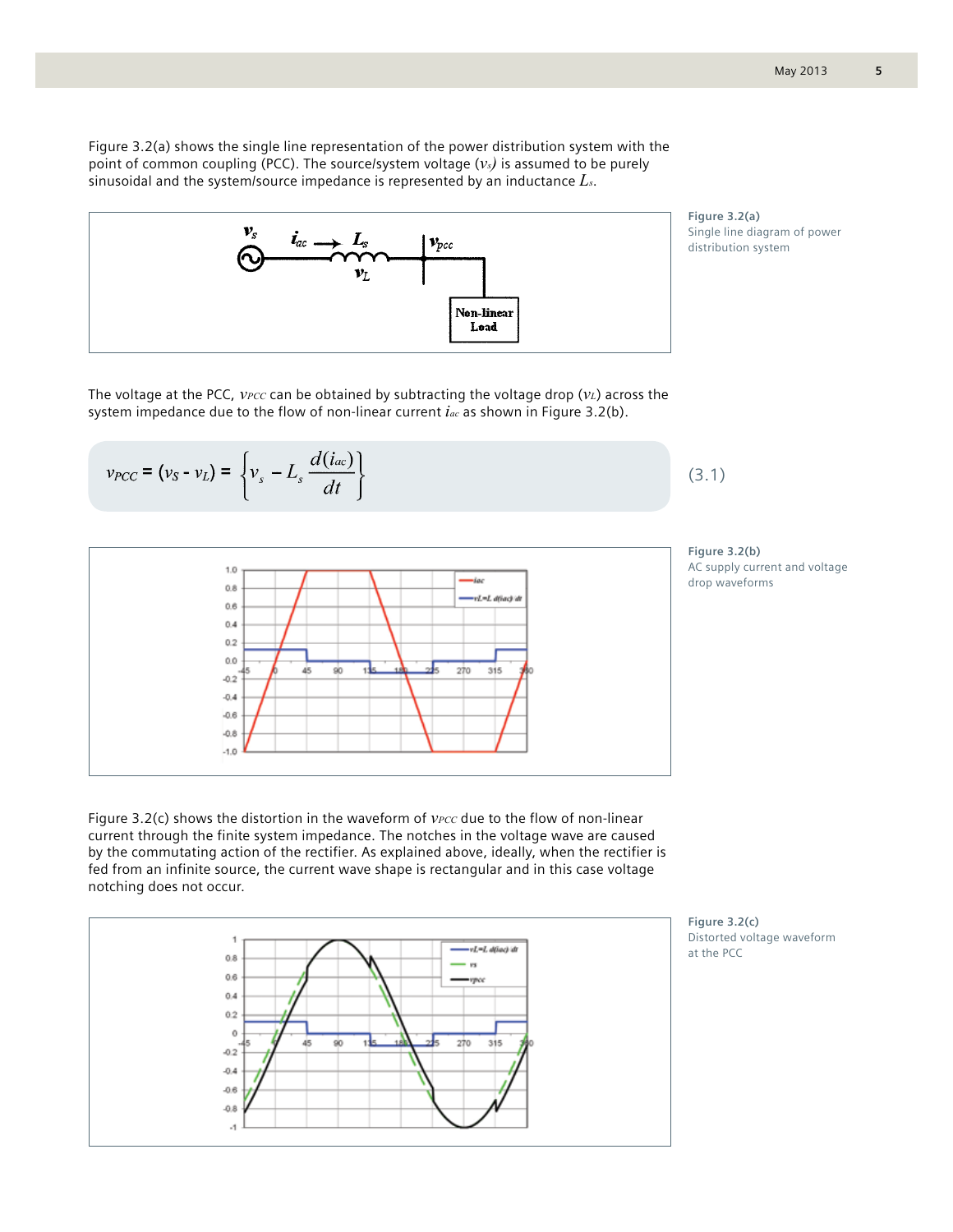These non-sinusoidal quantities (voltages and currents) can be divided into sinusoidal components, the fundamental frequency (i.e. 50 or 60 Hz) component and the harmonic components. Figure 3.3 shows the harmonic spectrum up to the  $50<sup>th</sup>$  order of the "Trapezoid" shape AC current of Figure 3.2(a) as a percentage of fundamental current. The fundamental component, *I1* (i.e. 100% component) is intentionally omitted in Figure 3.3, for the clarity.





The higher the harmonic components of a quantity, the larger the distortions of this quantity; in other words, the larger the deviations of this quantity from the sinusoidal fundamental frequency. Moreover, the harmonic components of the voltages and currents are integer multiples of the fundamental frequency. For example on 60Hz supply, the  $3<sup>rd</sup>$ harmonic is 3 x 60Hz (=180Hz); the 5<sup>th</sup> harmonic is 5 x 60Hz (=300Hz), and so forth. When all harmonic currents are added to the fundamental a waveform known as complex wave is formed. An example of complex wave consisting of the fundamental (1st harmonic),  $3^{rd}$ harmonic and 5<sup>th</sup> harmonic is illustrated in Figure 3.4.



Figure 3.4 is an example of a symmetrical complex waveform in which the positive portion of the wave is identical to the negative portion and symmetrical waveforms only contain "odd" ordered harmonics (i.e.  $3<sup>rd</sup>$ ,  $5<sup>th</sup>$ ,  $7<sup>th</sup>$  etc). Whereas the asymmetrical waveforms are the waves in which the positive and negative portions of the wave are different (or asymmetrical). The asymmetrical waveforms contain "even" (i.e.  $2^{nd}$ ,  $4^{th}$ ,  $6^{th}$  etc) and "odd" ordered harmonics and also sometimes DC components. An example of an asymmetrical waveform would be that produced by a half wave rectifier as illustrated in Figure 3.5.

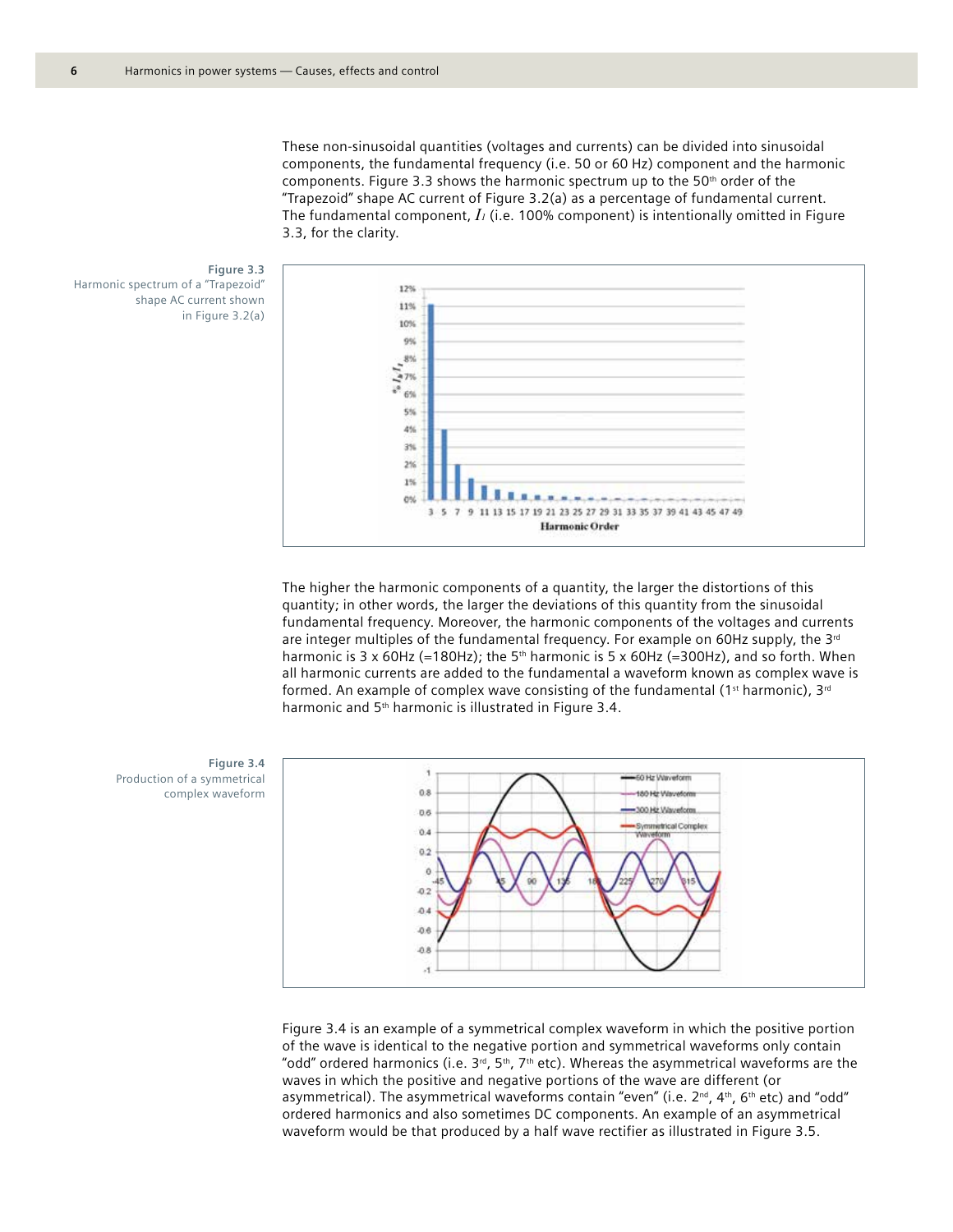

#### **3.1. Synthesis of a nonsinusoidal waveform using Fourier analysis**

A nonlinear trapezoid shape AC input current waveform of the bridge rectifier as shown in Figure 3.1(b) repeats with a time period *T* and frequency  $f (= \omega/2\pi) = 1/T$  i.e. fundamental frequency, and is usually designated by subscript 1. In addition to a dominant component at the fundamental frequency, the waveforms in Figure 3.1(b) contain components at unwanted frequencies that are harmonics (multiples) of fundamental frequency. There components are calculated by means of Fourier analysis.

In general, a nonsinusoidal waveform *f*(*t*) repeating with an angular frequency *ω* can be expressed as

$$
f(t) = F_0 + \sum_{h=1}^{\infty} f_h(t) = \frac{1}{2} a_0 + \sum_{h=1}^{\infty} \{a_h \cos(h\omega t) + b_h \sin(h\omega t)\}
$$
(3.2)  
where  $F_0 = \frac{1}{2} a_0$  is the average value.

In Equation (3.2),

$$
a_h = \frac{1}{\pi} \int_0^{2\pi} f(t) \cos(h\omega t) d(\omega t) \qquad \qquad \underline{h} = 1, 2, \dots, \infty
$$
\n
$$
b_h = \frac{1}{\pi} \int_0^{2\pi} f(t) \sin(h\omega t) d(\omega t) \qquad \qquad \underline{h} = 1, 2, \dots, \infty
$$
\n
$$
(3.4)
$$

From Eqs. (3.3)and (3.4), the average value for  $\omega = 2\pi f$  is:

$$
F_0 = \frac{1}{2} a_0 = \frac{1}{2\pi} \int_0^{2\pi} f(t) d(\omega t) = \frac{1}{T} \int_0^T f(t) dt
$$
\n(3.5)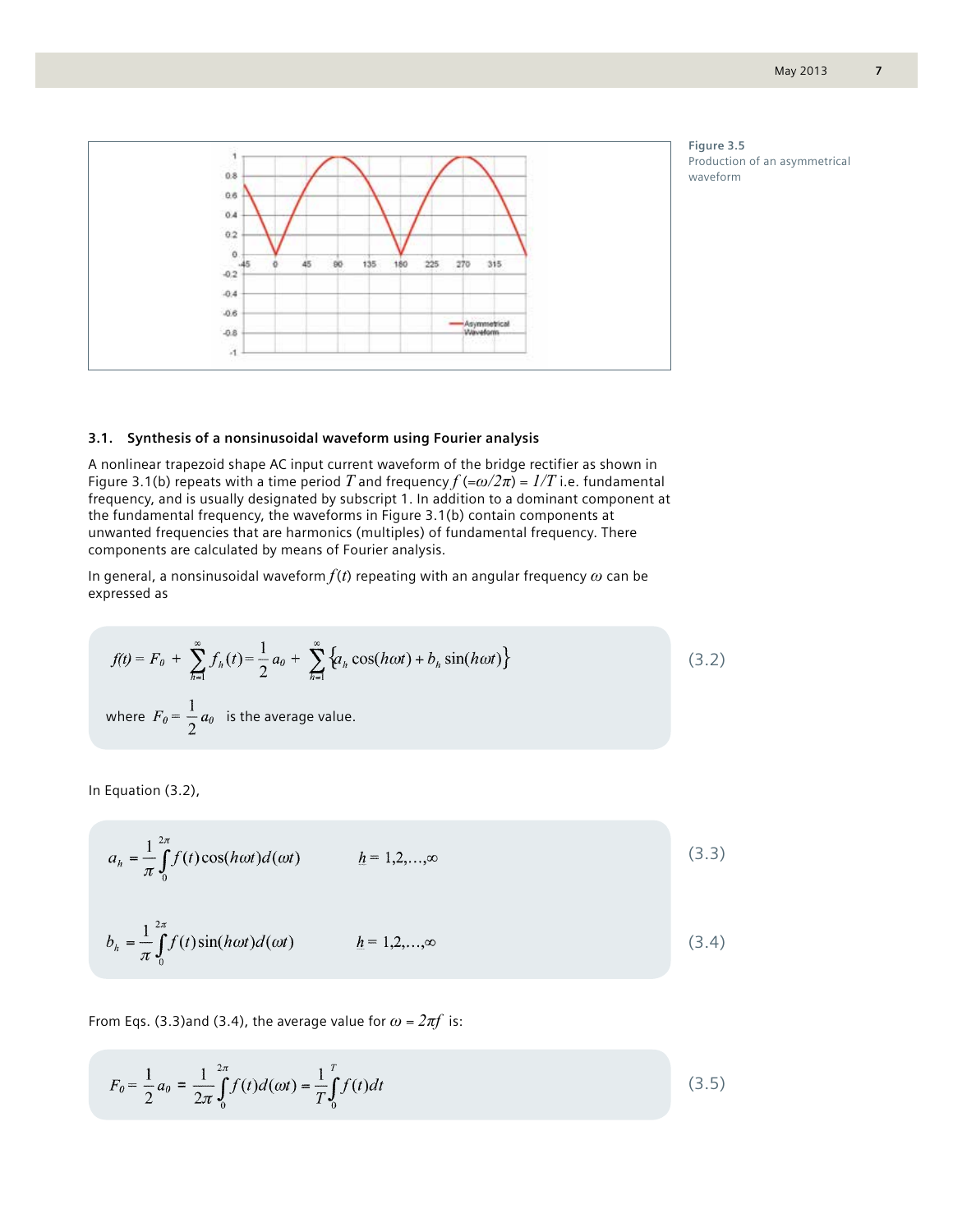Therefore, the rms value of all the harmonic components including the fundamental (i.e.  $h = 1$ ) combined is:

$$
(3.6) \tFh = \frac{\sqrt{a_h^2 + b_h^2}}{\sqrt{2}}
$$

The TOTAL rms value of the function  $f(t)$  can be expressed as the rms values of its Fourier series components

$$
(3.7) \tF = \sqrt{F_0^2 + \sum_{h=1}^{\infty} F_h^2}
$$

For symmetrical AC waveforms, such as that in Figure 3.1(b), the average value is zero  $(F_0 = 0)$  and the values of  $a_h$  and  $b_h$  can be simplified as:

(3.8) 
$$
a_h = 0
$$
 and  $b_h = \frac{2}{\pi} \int_0^{\pi} f(t) \sin(h \omega t) d(\omega t)$   $h = 1, 2, ..., \infty$ 

By using the abovementioned analysis, in steady state condition, the symmetrical AC input current shown in Figure 3.1(b) and the symmetrical utility AC voltage at the PCC as shown in Figure 3.2(b) can be represented by the sum of their harmonic (Fourier) components as:

(3.9) 
$$
i_{ac}(t) = i_{ac1}(t) + \sum_{h=2}^{\infty} i_{ach}(t)
$$

(3.10) 
$$
v_{pcc}(t) = v_{pcc}(t) + \sum_{h=2}^{\infty} v_{pcc}(t)
$$

where *iac1* and *vpcc1* are the fundamental (line frequency *f1*) components; and *iach* and *vpcch* are the components at the h<sup>th</sup> harmonic frequency,  $f_h = h f_l$  of the AC input current of bridge rectifier and utility AC voltage at the PCC respectively.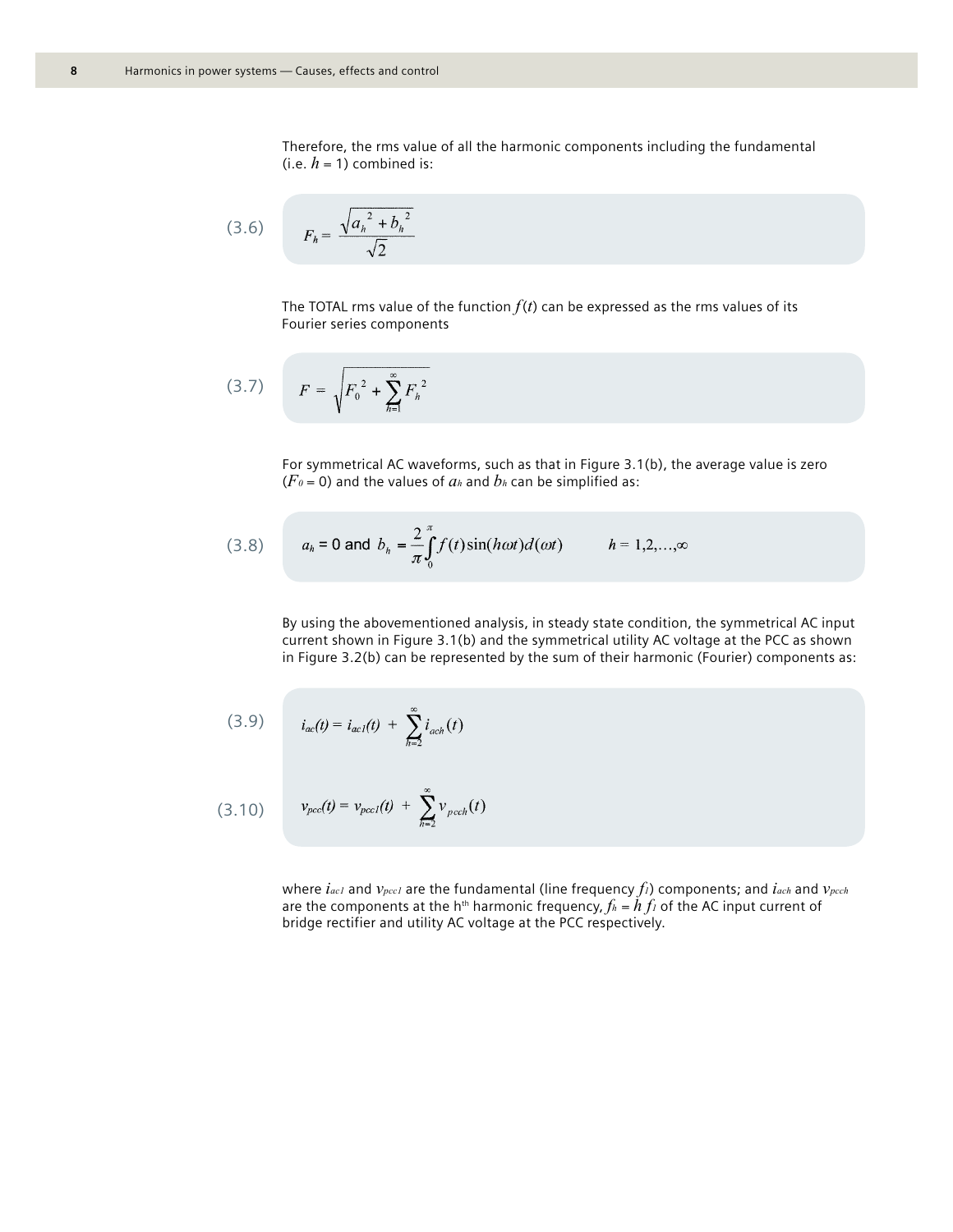(3.11)

#### **3.2. Harmonic spectrum and distortion factor**

Ideally, the harmonics produced by the semiconductor converter equipment in steady state condition of operation are called characteristic harmonics of the converter and are expressed as:

$$
h=np\pm 1
$$

where,  $h =$  order of harmonics

*n* = an integer 1, 2, 3,….

*p* = number of pulses per cycle

For a single phase bridge rectifier, the number of pulses  $p = 2$  for one cycle of line frequency and therefore the characteristic harmonics are:

*h* = *n* .2 ± 1 = 1 (fundamental), 3 , 5 , 7 , 9 , 11 …..

These dominant or characteristic harmonics can be seen from Figure (3.3) (a harmonic spectrum) of the AC input current waveform of a single phase bridge rectifier.

For a three phase bridge rectifier, since the number of pulses  $p = 6$  per line frequency cycle, the characteristic or dominant harmonics are:

*h* = *n* ⋅6 ± 1 = 5, 7, 11, 13, 17, 19, 23, 25, 35, 37…

Similarly, the characteristic harmonic currents for a 12-pulse rectifier will be:

*h* = *n* ⋅12 ± 1 = 11, 13, 23, 25, 35, 37…

Abovementioned characteristic harmonics are for an ideal steady state operation of the converter and assuming the AC power supply network is symmetrical and the AC supply is pure sinusoidal (free from harmonics). Any divergence from the abovementioned hypothesis will introduce "non-characteristic" harmonics including possibly DC component. In practical situation, the supply networks or connected equipments never follow the abovementioned ideal condition and therefore, the actual measured harmonics will not be exactly as calculated from Equation (3.11).

Moreover, it should be noted that in four-wire distribution systems (three-phase and neutral), the currents in the three phases return via the neutral conductor, the 120-degree phase shift between respective phase currents causes the currents to cancel out in the neutral, under balanced loading conditions. However, when nonlinear loads are present, any *"Triplen"* (3rd, 9th…) harmonics in the phase currents do not cancel out but add cumulatively in the neutral conductor, which can carry up to 173% of phase current at a frequency of predominately 180 Hz (3rd harmonic).

The amount of distortion in the voltage or current waveform is quantified by means of an index called the *total harmonic distortion* (THD). According to IEEE 519-1992, it is defined as a ratio of the root-mean-square of the harmonic content to the root-mean-square value of the fundamental quantity and expressed as a percent of the fundamental.

i.e. Total harmonic distortion of voltage at the PCC,

$$
\%THD_{\gamma_{pcc}} = \frac{\sqrt{\sum_{h=2}^{\infty} V_{pcch}^2}}{V_1} \times 100
$$

(3.12)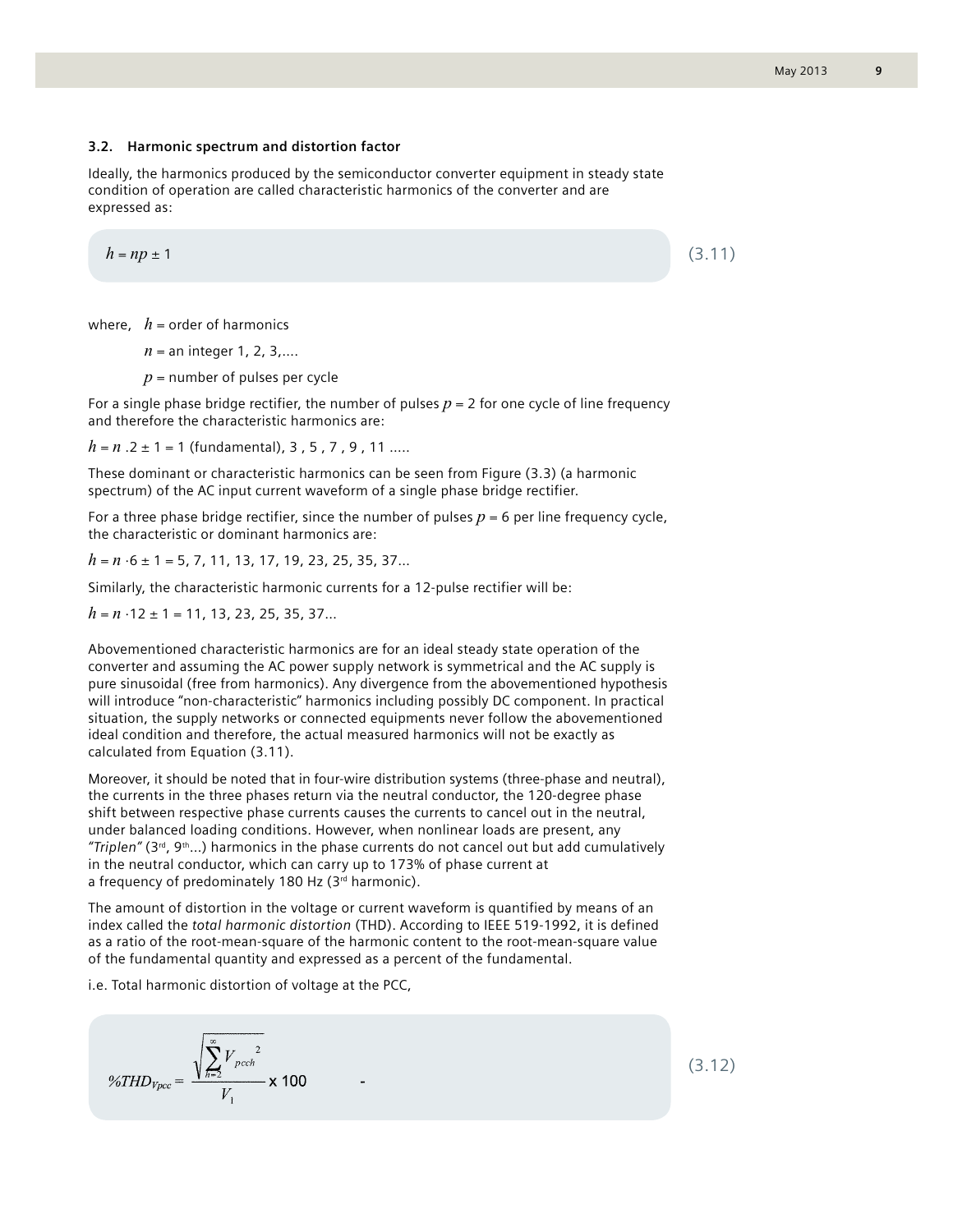Similarly, total harmonic distortion of current,

(3.13) 
$$
\%THD_{l} = \frac{\sqrt{\sum_{h=2}^{\infty} I_{h}^{2}}}{I_{1}} \times 100
$$

Typically, the harmonics up to the 50<sup>th</sup> order are used to calculate the  $\frac{\%THD}{}$ , however, the harmonic components of order greater than 50 may be included when necessary. Recommended values of voltage and current distortion according to IEEE 519-1992 are given in section 5.1.

According to IEEE 519-1992, the total effect of distortion in the current waveform at the PCC is measured by the index called the *total demand distortion* (TDD), as a percentage of the maximum demand current at the PCC. In other words, it is defined as a ratio of the root mean square of the harmonic content, (considering harmonic components typically up to the 50th order) to the root-mean-square of the maximum demand load current at the PCC and expressed as a percentage of maximum demand load current .

(3.14) 
$$
\%TDD = \frac{\sqrt{\sum_{h=2}^{\infty} I_h^2}}{I_L} \times 100
$$

where:

- $I<sub>h</sub>$  = Magnitude of individual harmonic components (rms amps)
- *h* = Harmonic order
- $I_L$  = Maximum demand load current (rms amps) defined as a current value at the PCC as the sum of the load currents corresponding to the maximum demand typically during each of the twelve previous months divided by 12.

*%TDD* can also be expressed as a measured *%THDI* per unit of load current. For example, a 40% of *%THDI* measured for a 50% load would result in a *%TDD* of 20%. Recommended values of *%TDD* at the PCC according to IEEE 519-1992 is given in section 5.1.

# **4. Effects of harmonics**

As shown in Figure 3.2(a), when a nonlinear load draws distorted (non-sinusoidal) current from the supply, which distorted current passes through all of the impedance between the load and power source. The associated harmonic currents passing through the system impedance cause voltage drops for each harmonic frequency based on Ohm's Law shown in Eq. 4.1. The vector sum of all the individual voltage drops results in total voltage distortion, the magnitude of which depends on the system impedance, available system fault current levels and the levels of harmonic currents at each harmonic frequency.

- High fault current (stiff system)
	- <sup>n</sup> Distribution system impedance and distortion is low
	- Harmonic current draw is high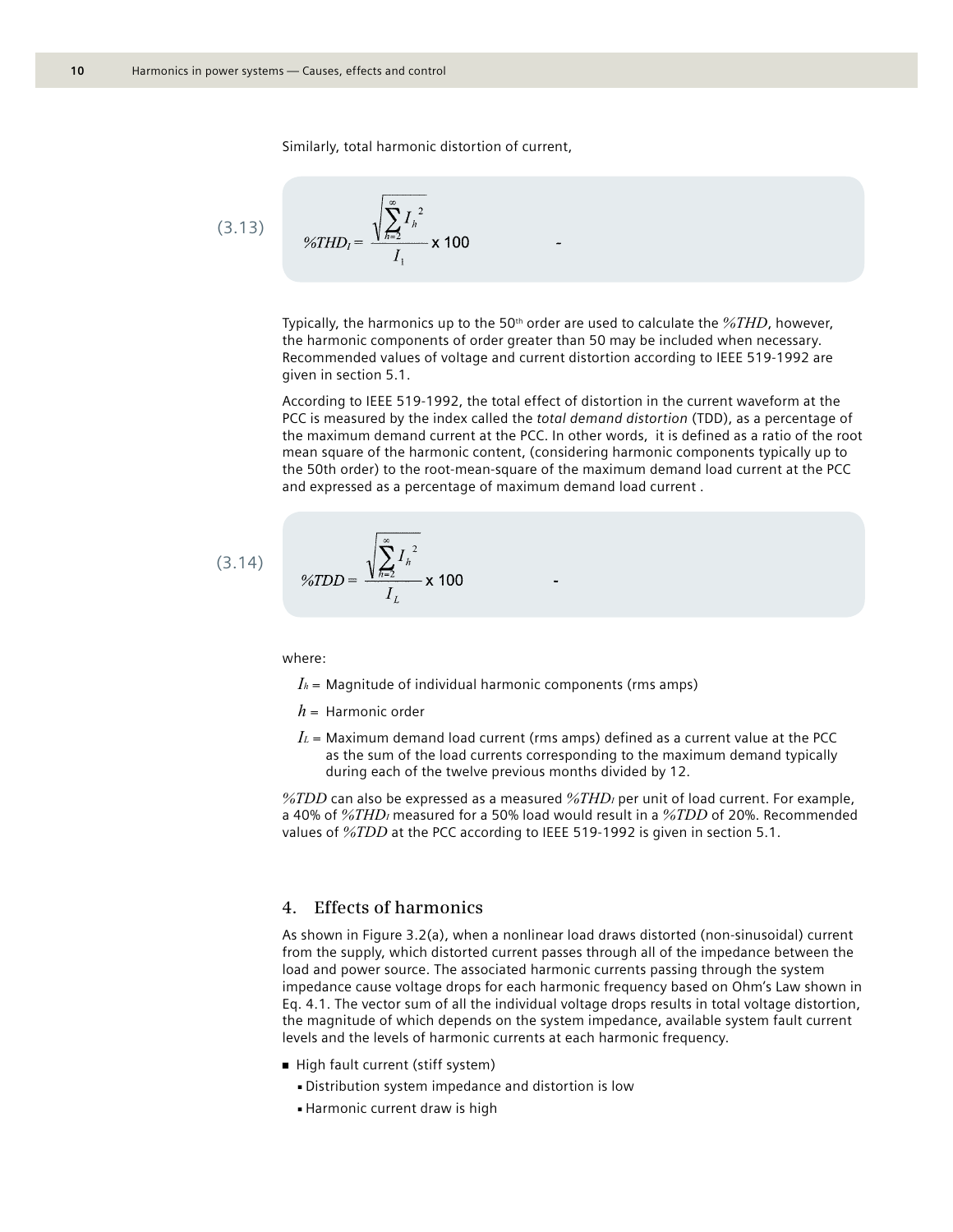- Low fault current (soft system)
	- **Distribution system impedance and distortion is high**
	- **Harmonic current draw is low**

Figure 4.1 shows in detail the effect individual harmonic currents have on the impedances within the power system and the associated voltages drops for each. Note that the "total harmonic voltage distortion",  $\%THD_V$  (based on the vector sum of all individual harmonics), is reduced at source as more impedance is introduced between the nonlinear load and source.



where:

 $Z_h$  = Impedance at frequency of harmonic (e.g., for 5<sup>th</sup> harmonic, 5x60=300 Hz)

 $V_h$  =Harmonic voltage at h<sup>th</sup> harmonic (e.g. 5<sup>th</sup>)

 $I_h$  = Harmonic current at h<sup>th</sup> harmonic (e.g. 5<sup>th</sup>)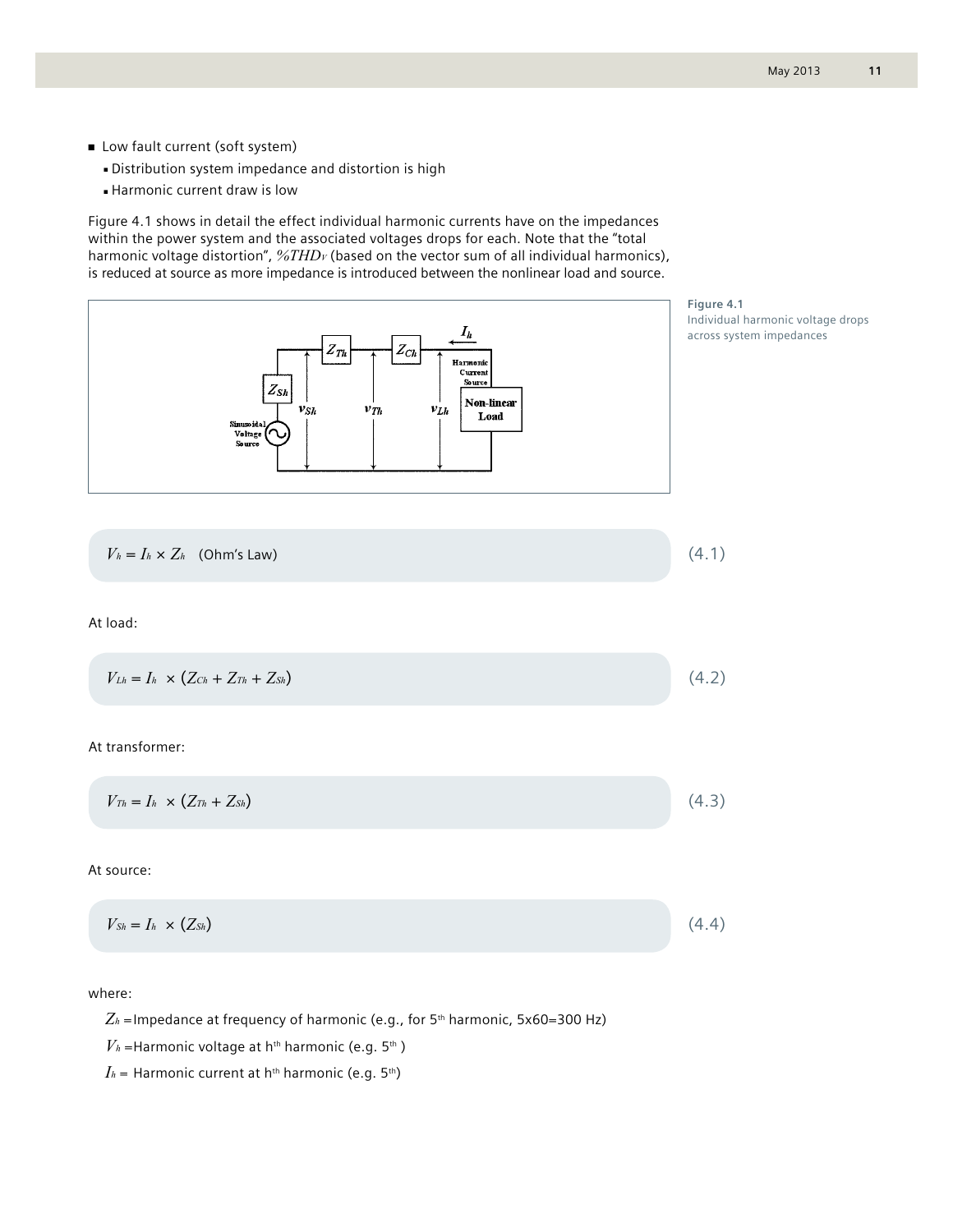#### **4.1. Generators**

In comparison with utility power supplies, the effects of harmonic voltages and harmonic currents are significantly more pronounced on generators (esp. stand-alone generators used a back-up or those on the ships or used in marine applications) due to their source impedance being typically three to four times that of utility transformers. The major impact of voltage and current harmonics is to increase the machine heating due to increased iron losses, and copper losses, since both are frequency dependent and increase with increased harmonics. To reduce this effect of harmonic heating, the generators supplying nonlinear loads are required to be derated. In addition, the presence of harmonic sequence components with nonlinear loading causes localized heating and torque pulsations with torsional vibrations.

## **4.2. Transformers**

The effect of harmonic currents at harmonic frequencies causes increase in core losses due to increased iron losses (i.e., eddy currents and hysteresis) in transformers. In addition, increased copper losses and stray flux losses result in additional heating, and winding insulation stresses, especially if high levels of *dv/dt* (i.e., rate of rise of voltage) are present. Temperature cycling and possible resonance between transformer winding inductance and supply capacitance can also cause additional losses. The small laminated core vibrations are increased due to the presence of harmonic frequencies, which can appear as an additional audible noise. The increased rms current due to harmonics will increase the *I<sup>2</sup> R* (copper) losses.

The distribution transformers used in four-wire (i.e., three-phase and neutral) distribution systems have typically a delta-wye configuration. Due to delta connected primary, the Triplen (i.e.  $3^{rd}$ ,  $9^{th}$ ,  $15^{th}$ ...) harmonic currents cannot propagate downstream but circulate in the primary delta winding of the transformer causing localized overheating. With linear loading, the three-phase currents will cancel out in the neutral conductor. However, when nonlinear loads are being supplied, the triplen harmonics in the phase currents do not cancel out, but instead add cumulatively in the neutral conductor at a frequency of predominately 180 Hz ( $3<sup>rd</sup>$  harmonic), overheating the transformers and occasionally causing overheating and burning of neutral conductors. Typically, the uses of appropriate "K factor" rated units are recommended for non-linear loads.

#### **4.3. Induction Motors**

Harmonics distortion raises the losses in AC induction motors in a similar way as in transformers and cause increased heating, due to additional copper losses and iron losses (eddy current and hysteresis losses) in the stator winding, rotor circuit and rotor laminations. These losses are further compounded by skin effect, especially at frequencies above 300 Hz. Leakage magnetic fields caused by harmonic currents in the stator and rotor end windings produce additional stray frequency eddy current dependent losses. Substantial iron losses can also be produced in induction motors with skewed rotors due to high-frequency-induced currents and rapid flux changes (i.e., due to hysteresis) in the stator and rotor.

Excessive heating can degrade the bearing lubrication and result in bearing collapse. Harmonic currents also can result in bearing currents, which can be however prevented by the use of an insulated bearing, a very common practice used in AC variable frequency drive-fed AC motors. Overheating imposes significant limits on the effective life of an induction motor. For every 10°C rise in temperature above rated temperature, the life of motor insulation may be reduced by as much as 50%. Squirrel cage rotors can normally withstand higher temperature levels compared to wound rotors. The motor windings, especially if insulation is class B or below, are also susceptible to damage due high levels of *dv/dt* (i.e., rate of rise of voltage) such as those attributed to line notching and associated ringing due to the flow of harmonic currents.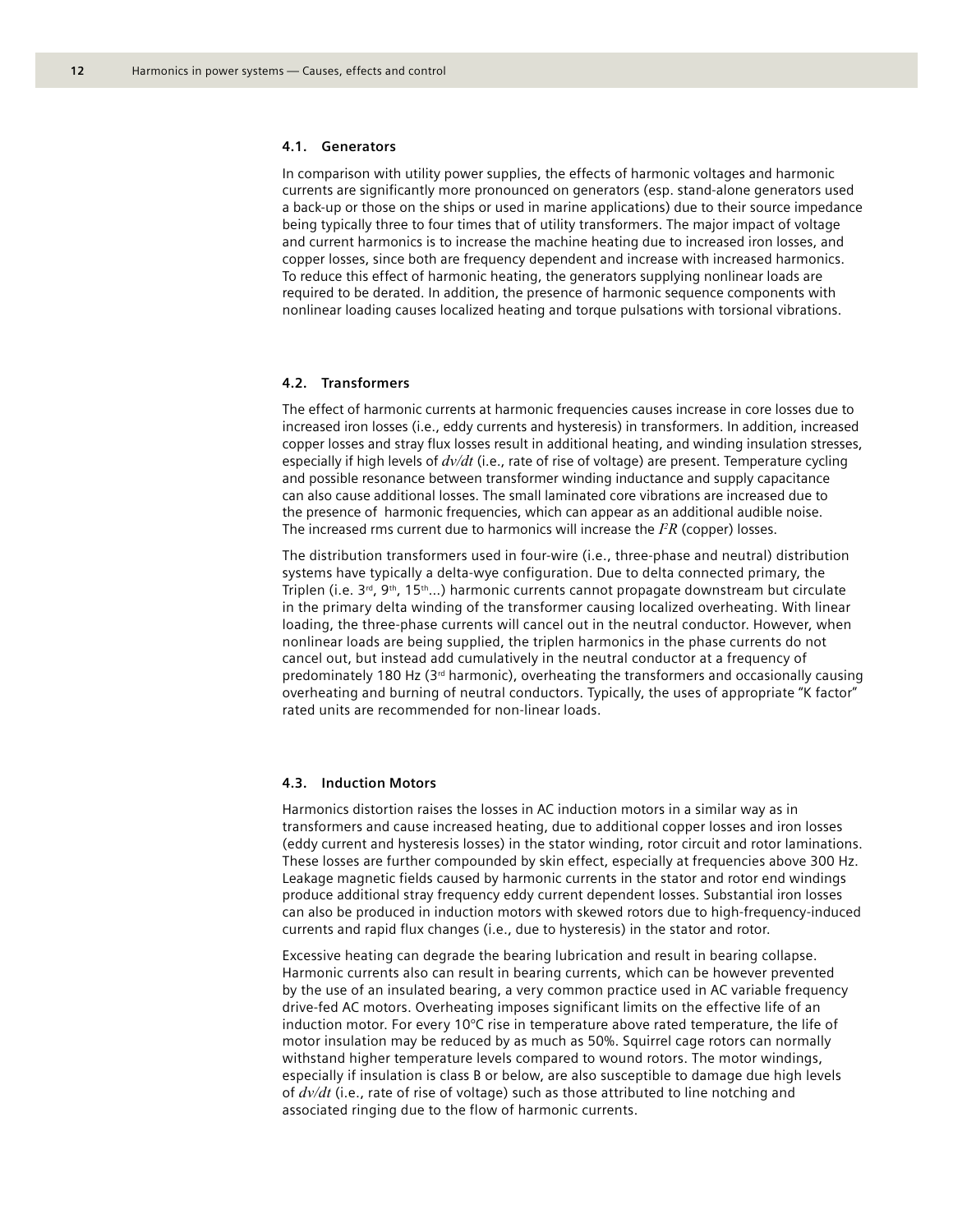Harmonic sequence components also adversely affect induction motors. Positive sequence components (i.e.,  $7<sup>th</sup>$ , 13<sup>th</sup>, 19<sup>th</sup>...) will assist torque production, whereas the negative sequence components (5<sup>th</sup>, 11<sup>th</sup>, 17<sup>th</sup>...) will act against the direction of rotation resulting in torque pulsations. Zero sequence components (i.e., triplen harmonics) are stationary and do not rotate, therefore, any harmonic energy associated with them is dissipated as heat. The magnitude of torque pulsations generated due to these harmonic sequence components can be significant and cause shaft torsional vibration problems.

#### **4.4. Cables**

Cable losses, dissipated as heat, are substantially increased when carrying harmonic currents due to elevated *I<sup>2</sup>R* losses, the cable resistance, R, determined by its DC value plus skin and proximity effect. The resistance of a conductor is dependent on the frequency of the current being carried. Skin effect is a phenomenon whereby current tends to flow near the surface of a conductor where the impedance is least. An analogous phenomenon, *proximity effect,* is due to the mutual inductance of conductors arranged closely parallel to one another. Both of these effects are dependent upon conductor size, frequency, resistivity and the permeability of the conductor material. At fundamental frequencies, the skin effect and proximity effects are usually negligible, at least for smaller conductors. The associated losses due to changes in resistance, however, can increase significantly with frequency, adding to the overall *I<sup>2</sup> R* losses.

#### **4.5. Circuit Breakers and Fuses**

The vast majority of low voltage thermal-magnetic type circuit breakers utilize bi-metallic trip mechanisms which respond to the heating effect of the rms current. In the presence of nonlinear loads, the rms value of current will be higher than for linear loads of same power. Therefore, unless the current trip level is adjusted accordingly, the breaker may trip prematurely while carrying nonlinear current. Circuit breakers are designed to interrupt the current at a zero crossover. On highly distorted supplies which may contain line notching and/or ringing, spurious "zero crossovers" may cause premature interruption of circuit breakers before they can operate correctly in the event of an overload or fault. However, in the case of a short circuit current, the magnitude of the harmonic current will be very minor in comparison to the fault current.

Fuse ruptures under over current or short-circuit conditions is based on the heating effect of the rms current according to the respective  $P_t$  characteristic. The higher the rms current, the faster the fuse will operate. On nonlinear loads, the rms current will be higher than for similarly-rated linear loads, therefore fuse derating may be necessary to prevent premature opening. In addition, fuses at harmonic frequencies, suffer from skin effect and more importantly, proximity effect, resulting in non-uniform current distribution across the fuse elements, placing additional thermal stress on the device.

#### **4.6. Lighting**

One noticeable effect on lighting is the phenomenon of "flicker" (i.e., repeated fluctuations in light intensity). Lighting is highly sensitive to rms voltage changes; even a slight deviation (of the order of 0.25%) is perceptible to the human eye in some types of lamps. Superimposed interharmonic voltages in the supply voltage are a significant cause of light flicker in both incandescent and fluorescent lamps.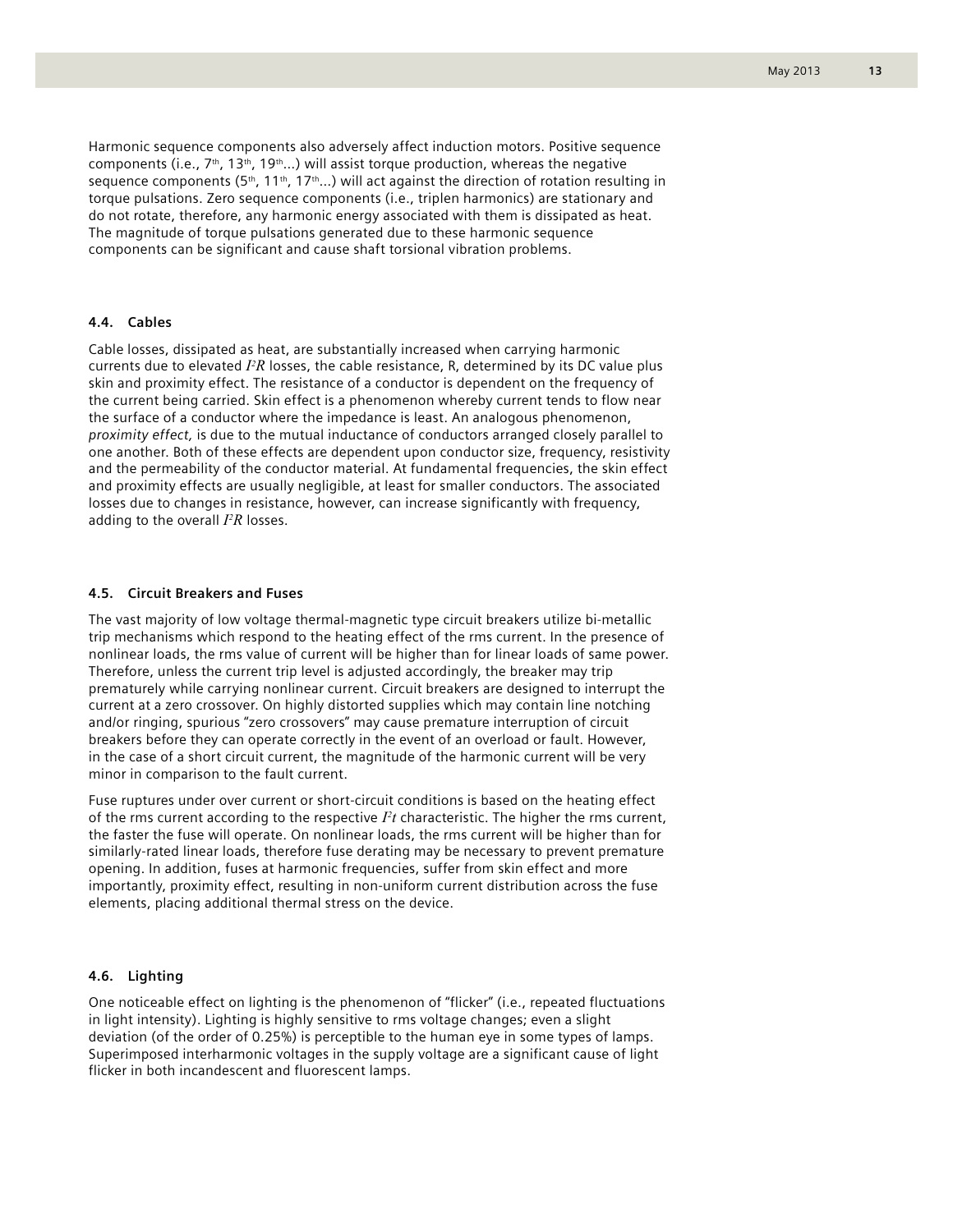#### **4.7. Other negative effects of harmonics**

- a) Power factor correction capacitors are generally installed in industrial plants and commercial buildings. Fluorescent lighting used in these facilities also normally has capacitors fitted internally to improve the individual light fitting's own power factor. The harmonic currents can interact with these capacitances and system inductances, and occasionally excite parallel resonance which can over heat, disrupt and/or damage the plant and equipment.
- b) Power cables carrying harmonic loads act to introduce EMI (electromagnetic interference) in adjacent signal or control cables via conducted and radiated emissions. This "EMI noise" has a detrimental effect on telephones, televisions, radios, computers, control systems and other types of equipment. Correct procedures with regard to grounding and segregation within enclosures and in external wiring systems must be adopted to minimize EMI.
- c) Any telemetry, protection or other equipment which relies on conventional measurement techniques or the heating effect of current will not operate correctly in the presence of nonlinear loads. The consequences of under measure can be significant; overloaded cables may go undetected with the risk of catching fire. Busbars and cables may prematurely age. Fuses and circuit breakers will not offer the expected level of protection. It is therefore important that only instruments based on true rms techniques be used on power systems supplying nonlinear loads.
- d) At the installations where power conductors carrying nonlinear loads and internal telephone signal cable are run in parallel, it is likely that voltages will be induced in the telephone cables. The frequency range, 540 Hz to 1200 Hz (9th harmonic to 20th harmonic at 60 Hz fundamental) can be troublesome.
- e) There is also the possibility of both conducted and radiated interference above normal harmonic frequencies with telephone systems and other equipment due to variable speed drives and other nonlinear loads, especially at high carrier frequencies. EMI filters at the inputs may have to be installed on drives and other equipment to minimize the possibility of inference.
- f) Conventional meters are normally designed to read sinusoidal-based quantities. Nonlinear voltages and currents impressed on these types of meters introduce errors into the measurement circuits which result in false readings.

# **5. Control of harmonics**

# **5.1. IEEE 519-1992 Guidelines**

IEEE 519 was initially introduced in 1981 as an *"IEEE Guide for Harmonic Control and Reactive Compensation of Static Power Converters"*. It originally established levels of voltage distortion acceptable to the distribution system for individual non-linear loads. With the rising increase usage of industrial non-linear loads, such as variable frequency drives, it became necessary to revise the standard.

The IEEE working groups of the Power Engineering Society and the Industrial Applications Society prepared recommended guidelines for power quality that the utility must supply and the industrial user can inject back onto the power distribution system. The revised standard was issued on April 12, 1993 and titled .

This revised 1992 version of IEEE 519 established recommended guidelines for harmonic voltages on the utility distribution system as well as harmonic currents within the industrial distribution system. According to the standard, the industrial system is responsible for controlling the harmonic currents created in the industrial workplace. Since harmonic currents reflected through distribution system impedances generate harmonic voltages on the utility distribution systems, the standard proposes guidelines based on industrial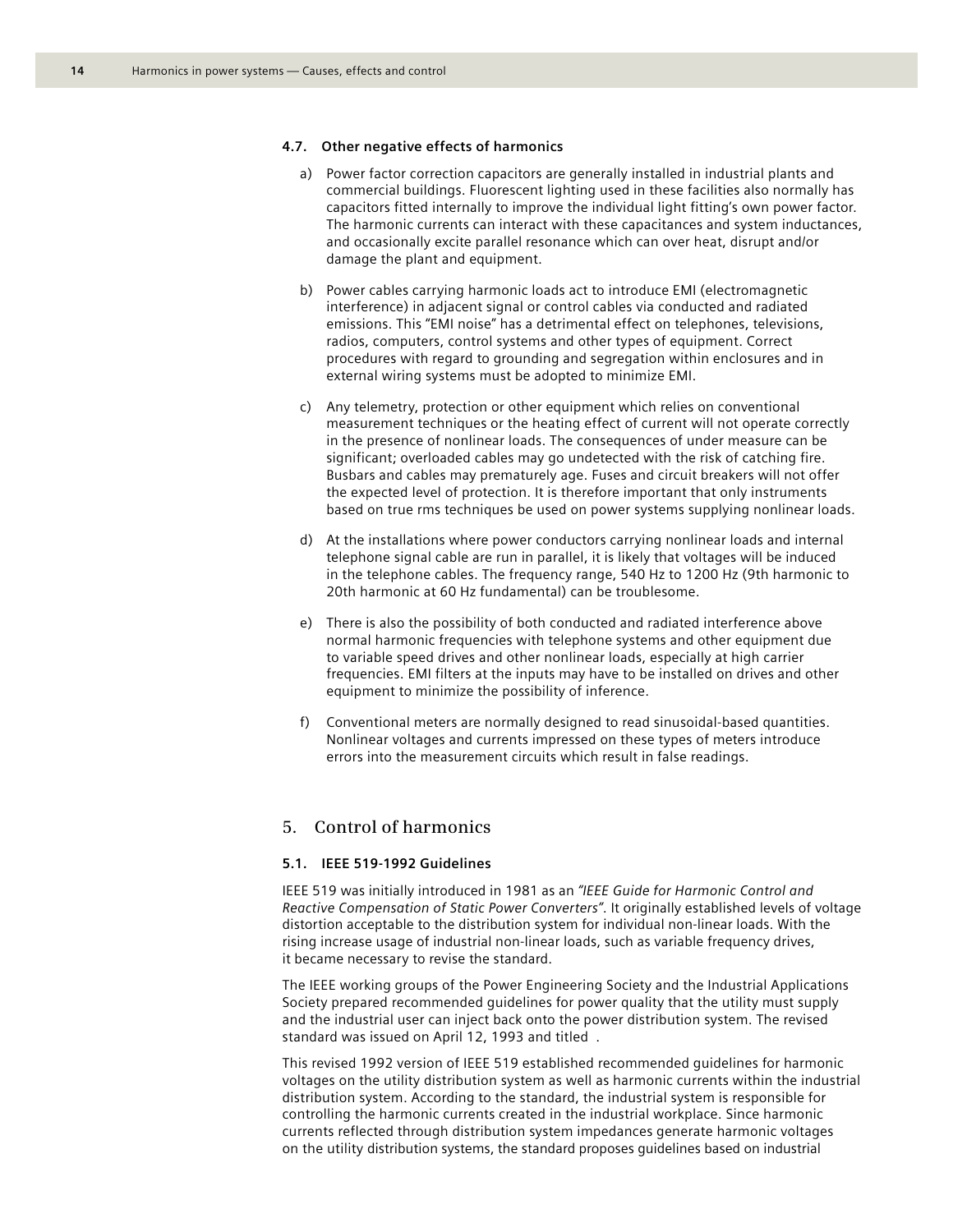distribution system design. Table 10.3 from IEEE 519-1992 defines levels of harmonic currents that an industrial user can inject onto the utility distribution system (120V through 69kV).

| Maximum harmonic current distortation in percent of IL<br>Individual harmonic order (odd harmonics) |      |                 |             |                 |             |            |  |  |
|-----------------------------------------------------------------------------------------------------|------|-----------------|-------------|-----------------|-------------|------------|--|--|
| $I_{SC}/I_L$                                                                                        | < 11 | $11 \le h < 17$ | 17 < h < 23 | $23 \le h < 35$ | $35 \leq h$ | <b>TDD</b> |  |  |
| $20*$                                                                                               | 4.0  | 2.0             | 1.5         | 0.6             | 0.3         | 5.0        |  |  |
| 20< 50                                                                                              | 7.0  | 3.5             | 2.5         | 1.0             | 0.5         | 8.0        |  |  |
| 50<100                                                                                              | 10.0 | 4.5             | 4.0         | 1.5             | 0.7         | 12.0       |  |  |
| 100<1000                                                                                            | 12.0 | 5.5             | 5.0         | 2.0             | 1.0         | 15.0       |  |  |
| >1000                                                                                               | 15.0 | 7.0             | 6.0         | 2.5             | 1.4         | 20.0       |  |  |

**Table 10-3** Current Distortion Limits for General Distribution Systems (120 V Through 69 000 V)

*Even harmonics are limited to 25% of the odd harmonic limits above. Current distortions that result in a dc offset, e.g., half-wave converters, are not allowed. \* All power generation equipment is limited to these values of current distortion, regardless of actual ISC/IL. Where: ISC = maximum short-circuit current at PCC. IL = maximum demand load current (fundamental frequency component) at PCC.*

Table 11.1 of IEEE 519-1992 defines the voltage distortion limits that can be reflected back onto the utility distribution system. Usually if the industrial user controls the overall combined current distortion according to Table 10.3, this will help meet the limitations set forth in the guidelines.

| <b>Bus voltage at PCC</b> | Individual voltage distortation (%) | Total voltage distortion THD (%) |  |  |  |
|---------------------------|-------------------------------------|----------------------------------|--|--|--|
| 69 kV and below           | 3.0                                 | 5.0                              |  |  |  |
| 69.001 kV through 161 kV  | 1.5                                 | 2.5                              |  |  |  |
| 161.001 kV and above      | 1.0                                 | 1.5                              |  |  |  |

*Note: High-voltage systems can have up to 2.0% THD where the cause is an HVDC terminal that will attenuate by the time it is tapped for a user.*

#### a) Future revisions to IEEE 519-1992

In 2004, an IEEE working group named "519 Revision Task Force (PES/T&D Harmonics WG)" was created to revise the 1992 version of IEEE 519 *(Recommended Practices and Requirements for Harmonic Control in Electric Power Systems)* and develop an application guide IEEE 519.1 *(Guide for Applying Harmonic Limits on Power Systems)*.

A revision to IEEE 519 includes the changes based on the significant experience gained in the last 20 years with regard to power system harmonics, their effects on power equipment, and how they should be limited. In addition, this document contains certain material dedicated to the harmonization of IEEE and other international standards where possible.

Whereas, the application guide IEEE 519.1 contains significant rationale for and numerous example scenarios of the limits recommended in IEEE 519 and provides procedures for controlling harmonics on the power system along with recommended limits for customer harmonic injection and overall power system harmonic levels.

Both these documents (i.e. revised IEEE 519 & the application guide IEEE 519.1) were completed and sent out for review and ballot in the first half of 2012; and when finally published, both of them will be considered complimentary in nature. **Table 11-1**  Voltage Distortion Limits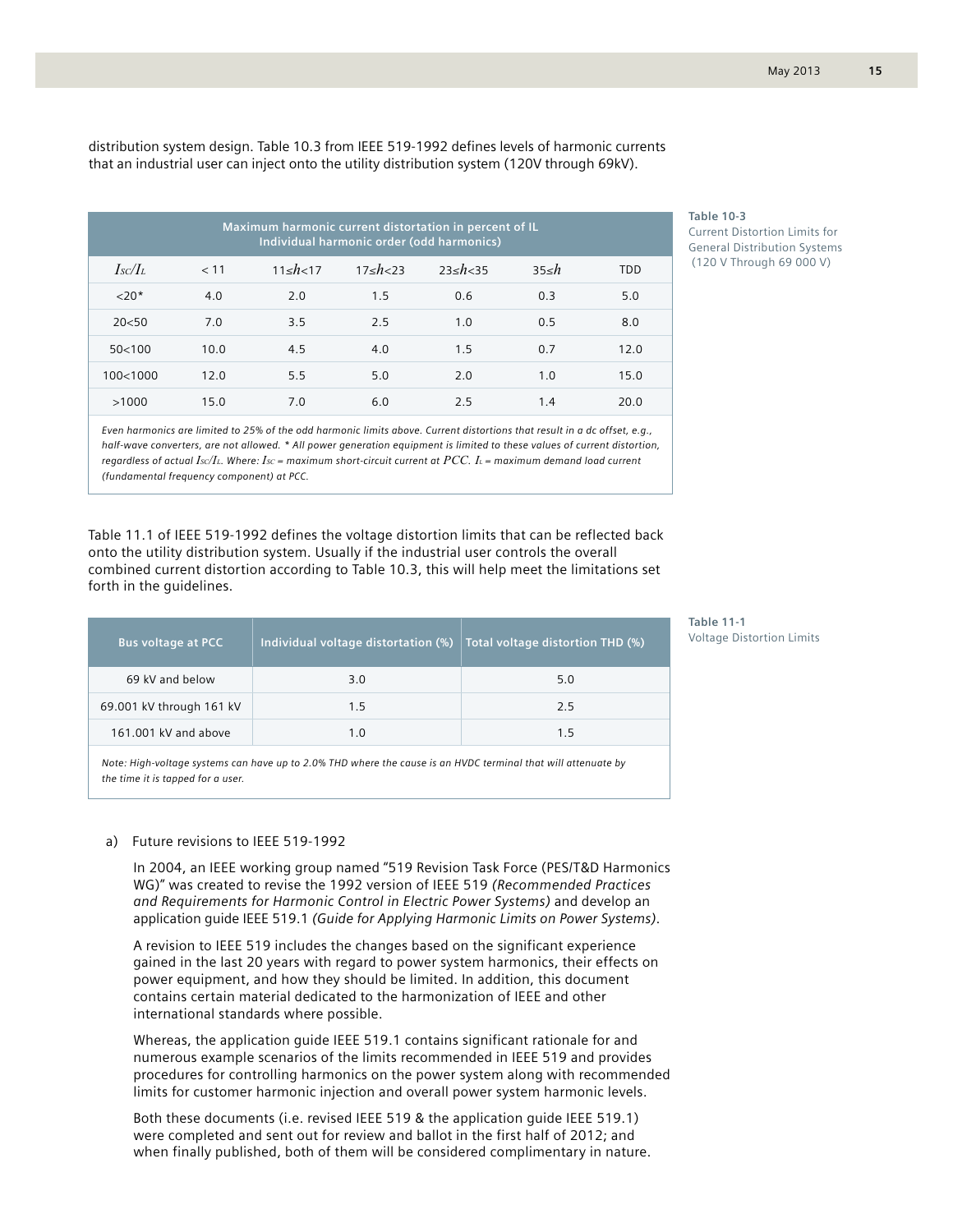#### **5.2. Evaluation of System Harmonics**

In order to prevent or correct harmonic problems that could occur within an industrial facility, an evaluation of system harmonics should be performed if:

- <sup>n</sup> A plant is expanded and significant non-linear loads are added
- <sup>n</sup> A power factor correction capacitor banks or a line harmonic filters are added at the service entrance or in the vicinity.
- <sup>n</sup> A generator is added in the plant as an alternate stand-by power source.
- The utility company imposes more restrictive harmonic injection limits to the plant.

Often, the vendor or supplier of a non-linear load equipment, such as variable frequency drives, evaluates the effects that the equipment may have on the distribution system. This usually involves details related to the distribution system design and impedances, similar to performing a short circuit study evaluation.

#### **5.3. Methods for Harmonic Mitigation**

Majority of large power (typically three-phase) electrical nonlinear equipments often requires mitigation equipment in order to attenuate the harmonic currents and associated voltage distortion to within necessary limits. Depending on the type of solution desired, the mitigation may be supplied as an integral part of nonlinear equipment (e.g., an AC line reactor or a line harmonic filter for AC PWM drive) or as a discrete item of mitigation equipment (e.g., an active or passive filter connected to a switchboard). There are many ways to reduce harmonics, ranging from variable frequency drive designs to the addition of auxiliary equipment. Few of the most prevailing methods used today to reduce harmonics are explained below.

a) *Delta-Delta and Delta-Wye Transformers*

This configuration uses two separate utility feed transformers with equal non-linear loads. This shifts the phase relationship to various six-pulse converters through cancellation techniques. Similar technique is also used in 12-pulse front end of the drive, which is explained in the subsequent section of this document

b) *Isolation Transformers*

An isolation transformer provides a good solution in many cases to mitigate harmonics generated by nonlinear loads. The advantage is the potential to "voltage match" by stepping up or stepping down the system voltage, and by providing a neutral ground reference for nuisance ground faults. This is the best solution when utilizing AC or DC drives that use SCRs as bridge rectifiers.

c) *Use of Reactors*

Use of reactor is a simple and cost effective method to reduce the harmonics produced by nonlinear loads and is a better solution for harmonic reduction than an isolation transformer. Reactors or inductors are usually applied to individual loads such as variable speed drives and available in a standard impedance ranges such as 2%, 3%, 5% and 7.5%.

When the current through a reactor changes, a voltage is induced across its terminals in the opposite direction of the applied voltage which consequently opposes the rate of change of current. This induced voltage across the reactor terminals is represented by equation below.

$$
(5.1) \qquad e=1
$$

$$
e = L \frac{di}{dt}
$$

 $\overline{J}$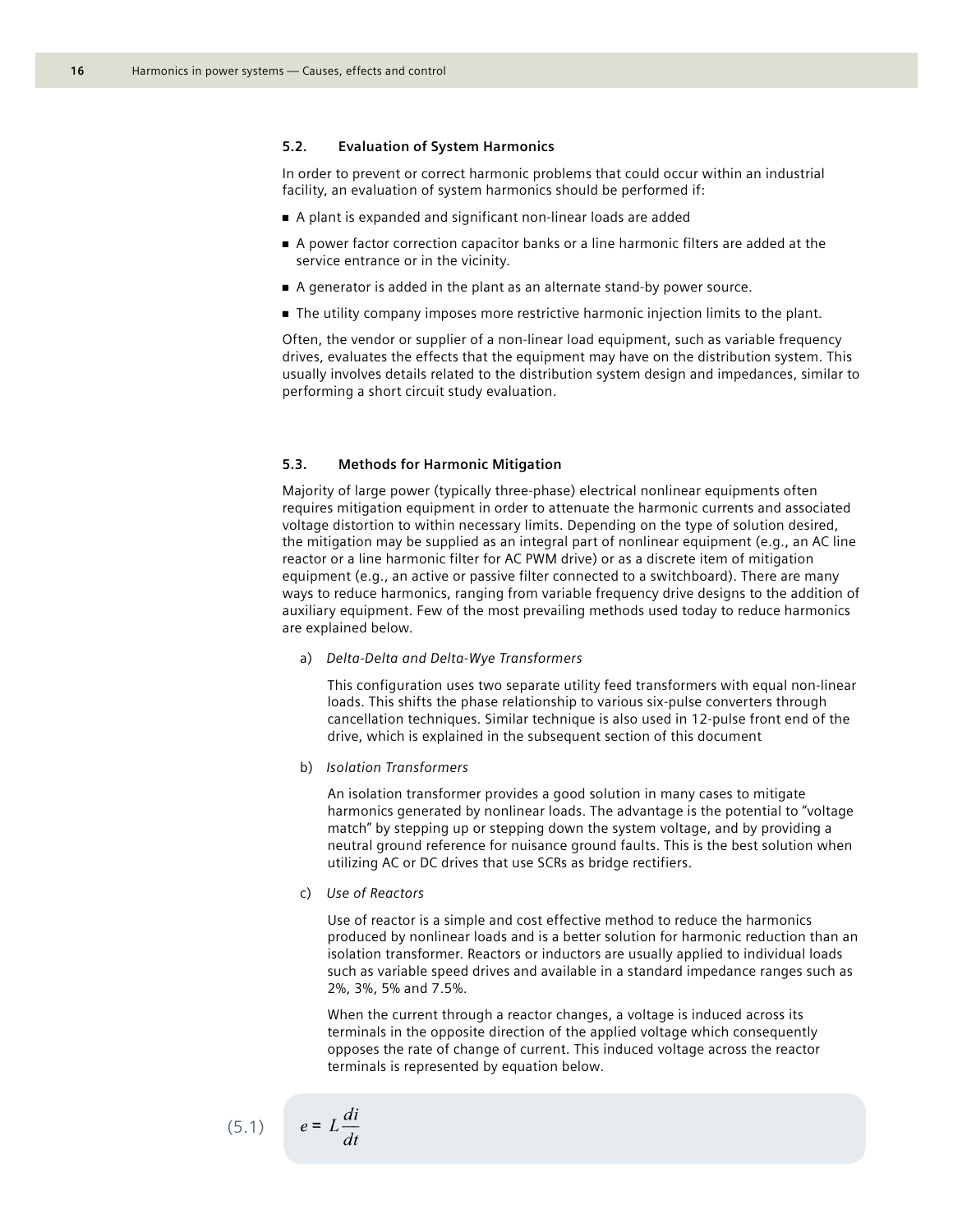where:

 $e$  = Induced voltage across the reactor terminals

 $L =$  Inductance of the reactor, in Henrys

*di/dt* = Rate of change of current through reactor in Ampere/Second

This characteristic of a reactor is useful in limiting the harmonic currents produced by electrical variable speed drives and other nonlinear loads. In addition, the AC line reactor reduces the total harmonic voltage distortion (*THDv*) on its line side as compared to that at the terminals of the drive or other nonlinear load.

In electrical variable speed drives, the reactors are frequently used in addition to the other harmonic mitigation methods. On AC drives, reactor can be used either on the AC line side (called AC line reactors) or in the DC link circuit (called DC link or DC bus reactor) or both, depending on the type of the drive design and/or necessary performance of the supply.

AC line reactor is used more commonly in the drive than the DC bus reactor, and in addition to reducing harmonic currents, it also provides surge suppression for the drive input rectifier. The disadvantage of use of reactor is a voltage drop at the terminals of the drive, approximately in proportion to the percentage reactance at the terminals of the drive.

In large drives, both AC line and DC bus reactors may be used especially when the short circuit capacity of a dedicated supply is relatively low compared to the drive kVA or if the supply susceptible to disturbances. Typical values of individual frequency and total harmonic distortion of the current waveform of a 6-pulse front end without & with integral line reactor are given in Table 5.1.

#### d) *Passive Harmonic Filters (or Line Harmonic Filters)*

Passive or Line harmonic filters (LHF) are also known as harmonic trap filters and are used to eliminate or control more dominant lower order harmonics specifically 5<sup>th</sup>,  $7<sup>th</sup>$ , 11<sup>th</sup> and 13<sup>th</sup>. It can be either used as a standalone part integral to a large nonlinear load (such as a 6-pulse drive) or can be used for a multiple small singlephase nonlinear loads by connecting it to a switch board. LHF is comprised of a passive L-C circuit (and also frequently resistor R for damping) which is tuned to a specific harmonic frequency which needs to be mitigated (for example,  $5<sup>th</sup>$ ,  $7<sup>th</sup>$ , 11<sup>th</sup>, 13<sup>th</sup> etc). Their operation relies on the "resonance phenomenon" which occurs due to variations in frequency in inductors and capacitors.

The resonant frequency for a series resonant circuit, and (in theory) for a parallel resonant circuit, can be given as:

$$
f_r = \frac{1}{2\pi\sqrt{LC}}
$$

where:

 $f_r$  = Resonant frequency, Hz

- $L$  = Filter inductance, Henrys,
- *C* = Filter capacitance, Farads

The passive filters are usually connected in parallel with nonlinear load(s) as shown in Figure 5.1, and are "tuned" to offer very low impedance to the harmonic frequency to be mitigated. In practical application, above the 13th harmonic, their performance is poor, and therefore, they are rarely applied on higher-order harmonics.

(5.3)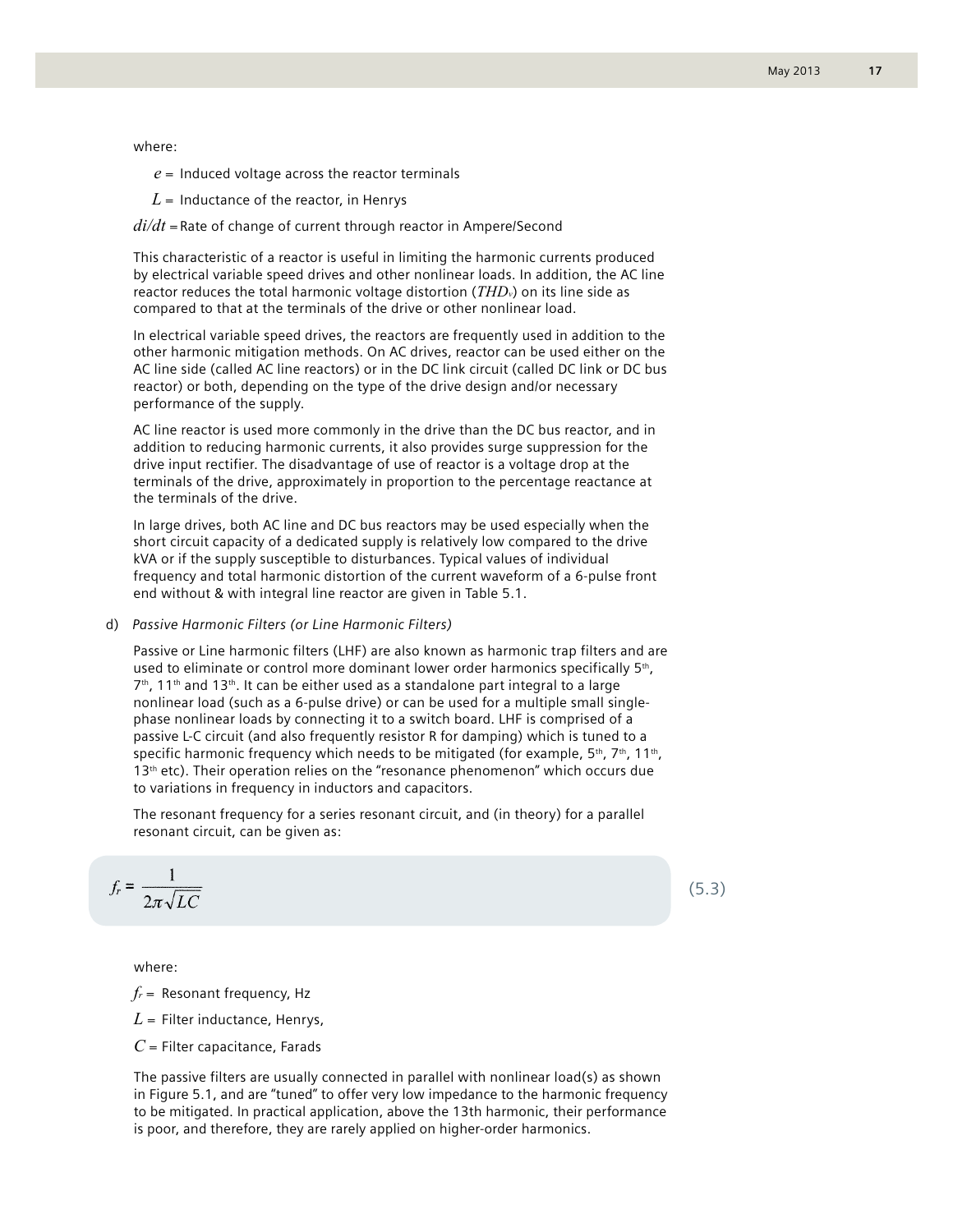Passive filters are susceptible to changes in source and load impedances. They attract harmonics from other sources (i.e. from downstream of the PCC), and therefore, this must be taken into account in their design. Harmonic and power system studies are usually undertaken to calculate their effectiveness and to explore possibility of resonance in a power system due to their proposed use. Typical values of individual frequency and total harmonic distortion of the current waveform of a 6-pulse front end with integral LHF are given in Table 5.1.



#### e) *12-pulse converter front end*

In this configuration, the front end of the bridge rectifier circuit uses twelve diodes instead of six. The advantages are the reduction of the  $5<sup>th</sup>$  and  $7<sup>th</sup>$  harmonics to a higher order where the 11<sup>th</sup> and 13<sup>th</sup> become the predominant harmonics. This will minimize the magnitude of these harmonics, but will not eliminate them.



The disadvantages are higher cost and special construction, as it requires either a Delta-Delta and Delta-Wye transformer, "Zig-Zag" transformer or an autotransformer to accomplish the 30° phase shifting necessary for the proper operation of 12-pulse configuration. This configuration also affects the overall drive system efficiency rating because of the voltage drop associated with the transformer/s. Figure 5.2 illustrates the typical elementary diagram for a 12-pulse converter front end. The DC sides of both 6-pulse bridge rectifiers are connected in parallel for higher current (Figure 5.2) and connected in series for higher voltage. Typical values of harmonic distortion of the current drawn by 12-pulse converter are given in Table 5.1.

#### f) *18-pulse converter front end*

An 18-pulse converter front end topology is comprised of either a three phase to nine phase isolation transformer or a lower cost patented design of three phase to nine phase autotransformer, to create a phase shift of  $\pm 20^\circ$  necessary for the 18-pulse operation, and a nine phase diode rectifier containing 18 diodes (two per leg) to convert nine phase AC to DC. Figure 5.3 shows the block diagram of 18-pulse system. Similar to 12-pulse configuration, 18-pulse also has a disadvantages of higher cost & special construction.

Typical connection of a passive harmonic filter

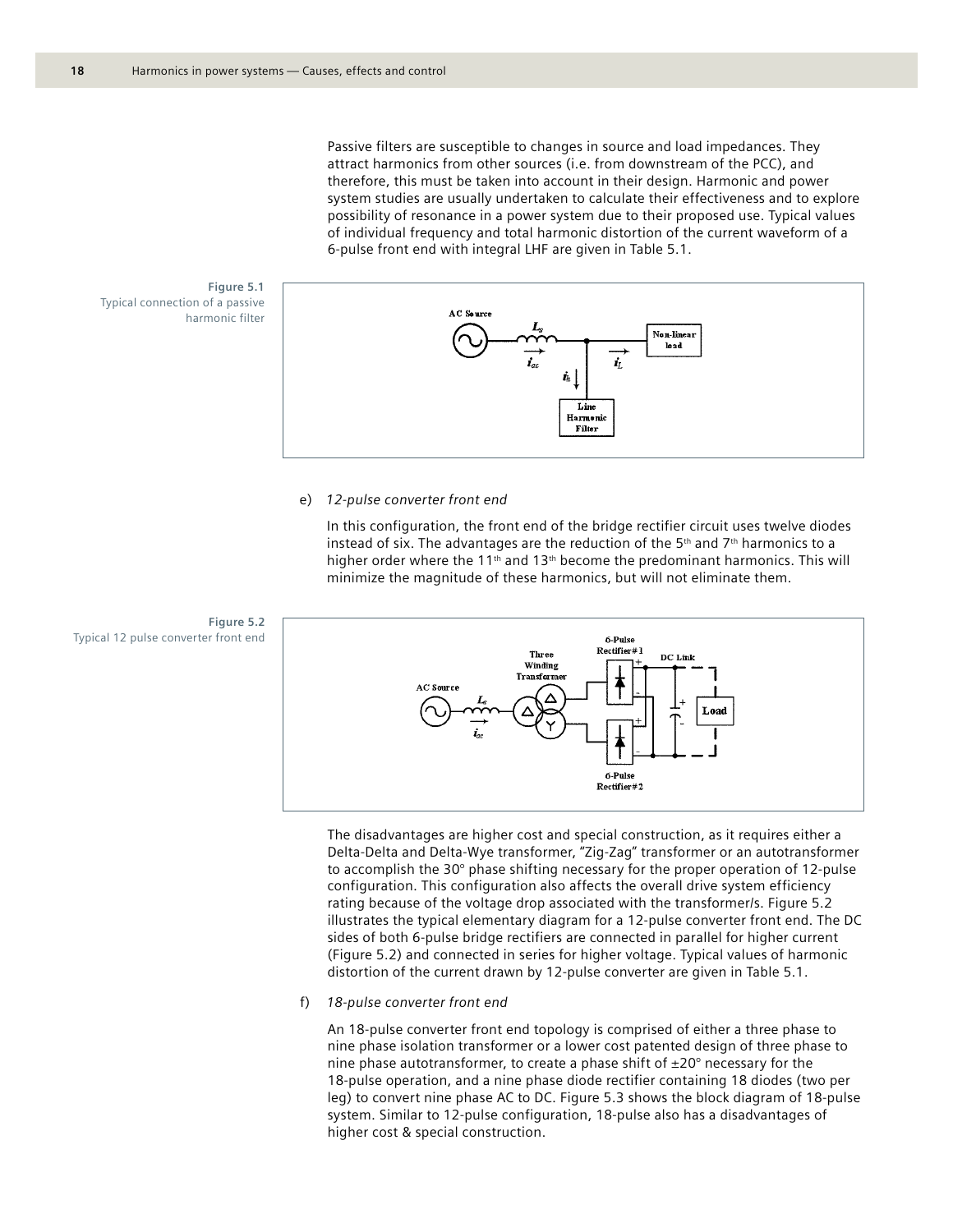



Nine-phase, 18-pulse converters not only have low harmonic distortion in the ac input current, but they also provide a smoother, higher average value of dc output. In addition, since the characteristic harmonics for 18-pulse configuration are 18*n* ± 1 (where *n* is an integer 1, 2, 3,…), it virtually eliminates the lower order noncharacteristic harmonics (5<sup>th</sup>, 7<sup>th</sup>, 11<sup>th</sup> and 13<sup>th</sup>). A typical harmonic performance of 18-pulse configuration is shown in Table 5.1.

#### g) *Active filters*

Active filters are now relatively common in industrial applications for both harmonic mitigation and reactive power compensation (i.e., electronic power factor correction). Unlike passive L-C filters, active filters do not present potential resonance to the network and are unaffected to changes in source impedance. Shunt-connected active filters (i.e. parallel with the nonlinear load) as shown in Figure 5.4 below are the common configuration of the active filter. The active filter is comprised of the IGBT bridge and DC bus architecture similar to that seen in AC PWM drives. The DC bus is used as an energy storage unit.



**Figure 5.4**  Typical connection of active filter

The active filter measures the "distortion current" wave shape by filtering out the fundamental current from the nonlinear load current waveform, which then fed to the controller to generate the corresponding IGBT firing patterns to replicate and amplify the "distortion current" and generate the "compensation current", which is injected into the load in anti-phase (i.e. 180° displayed) to compensate for the harmonic current. When rated correctly in terms of "harmonic compensation current", the active filter provides the nonlinear load with the harmonic current it needs to function while the source provides only the fundamental current.

Active filters are complex and expensive products. Also, careful commissioning of active filter is very important to obtain optimum performance, although "self tuning" models are now available. However, active filters do offer good performance in the reduction of harmonics and the control of power factor. Their use should be examined on a project-by-project basis, depending on the application criteria.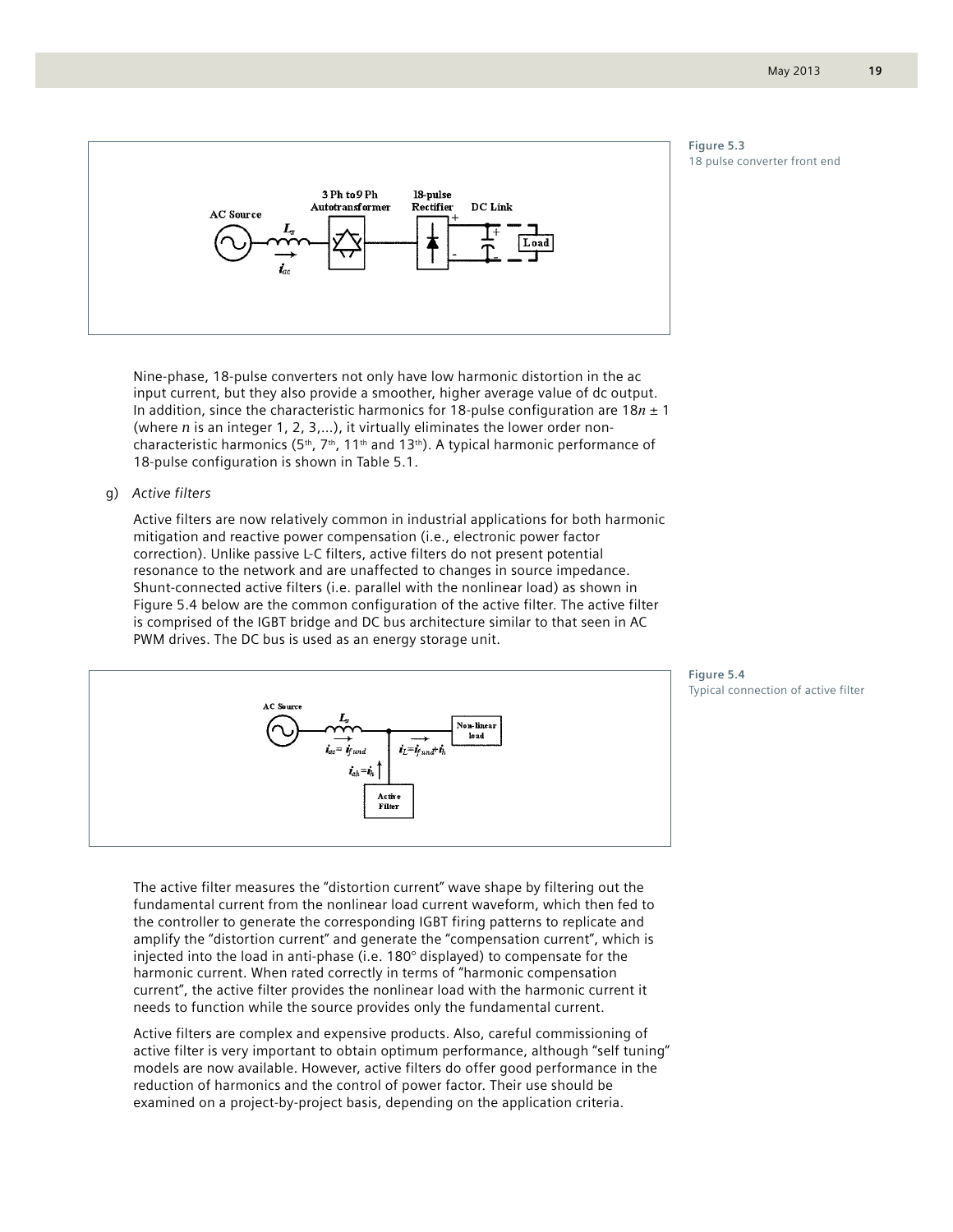h) *Active front end*

"Active front ends" (AFE), also known as "sinusoidal input rectifiers", are offered by a number of AC drive and UPS system companies in order to offer a low input harmonic footprint. A typical configuration of the AC PWM drive with active front end is shown below in Figure 5.5.



As can be seen below, a normal 6-pulse diode front end is replaced by a fully controlled IGBT bridge, an identical configuration to the output inverter bridge. The DC bus and the IGBT output bridge architecture are similar to that in standard 6-pulse AC PWM drives with diode input bridges.

The operation of the input IGBT input bridge rectifier significantly reduces lower order harmonics compared to conventional AC PWM drives with 6-pulse diode bridges (<50th harmonic). However, as an inherent nature it introduces significant higher order harmonics, above the  $50<sup>th</sup>$ . In addition, the action of IGBT switching introduces a pronounced "ripple" at carrier frequencies ( $\sim$ 2-3 kHz) into the voltage waveform which must be attenuated by a combination of AC line reactors (which also serve as an energy store that allows the input IGBT rectifier to act as a boost regulator for the DC bus) and capacitors to form a passive (also known as clean power) filter. As compared to conventional 6-pulse AC PWM drives of same rating, AFE drives have significantly higher conducted and radiated EMI emissions, and therefore, special precautions and installation techniques may be necessary when applying them. AFE drives are inherently "four quadrant" (i.e. they can drive and brake in both directions of rotation with any excess kinetic energy during braking regenerated to the supply), offer high dynamic response and are relatively immune to voltage dips. The true power factor of AFE drive is high (approximately 0.98-1.0). The reactive current is usually controllable via the drive interface keypad.

i) *Power System Design*

Harmonics can be reduced by limiting the non-linear load to 30% of the maximum transformer's capacity. However, with power factor correction capacitors installed, resonating conditions can occur that could potentially limit the percentage of nonlinear loads to 15% of the transformer's capacity. Use the following equation to determine if a resonant condition on the distribution could occur:

$$
(5.1) \t\t h_r:
$$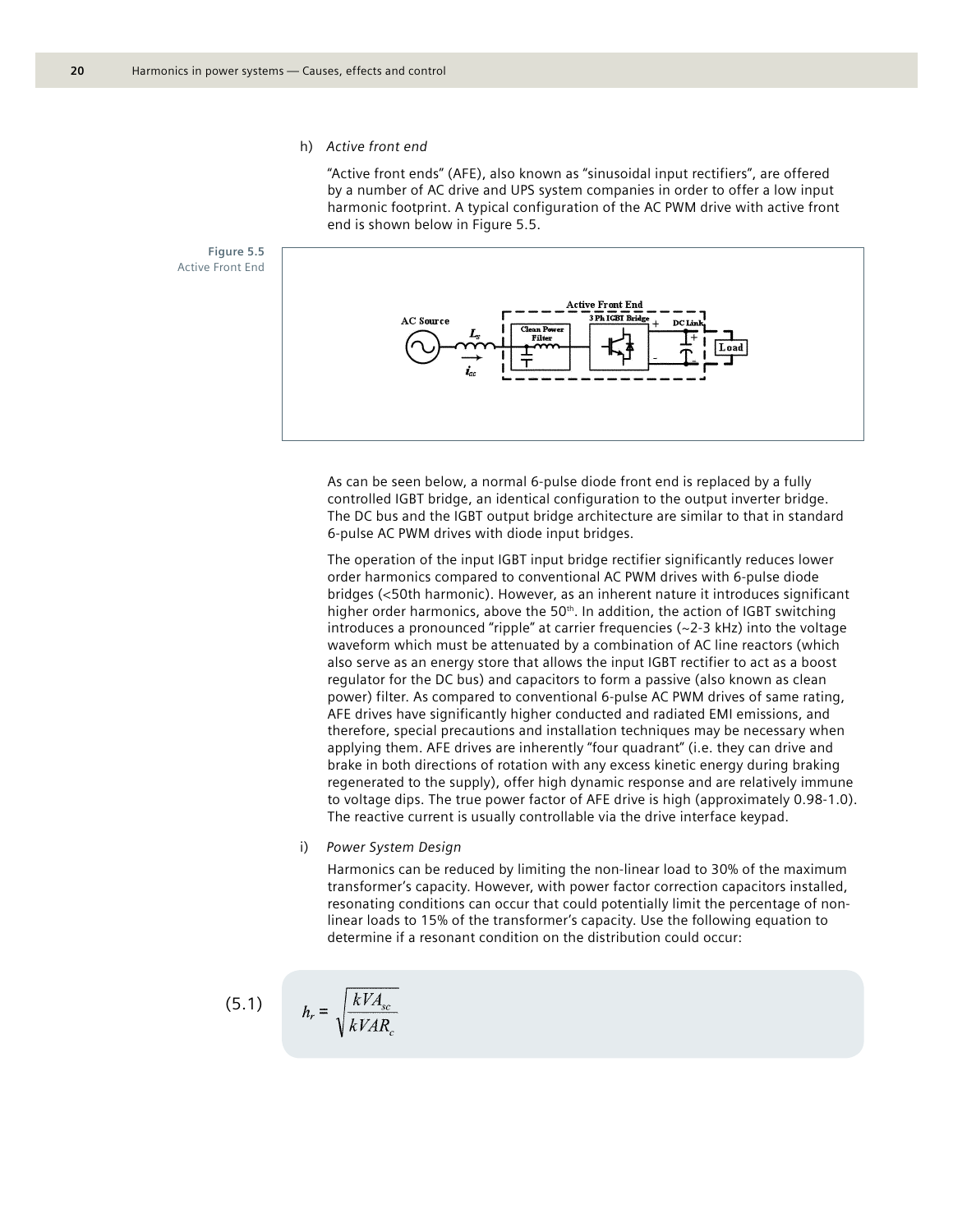where:

 $h_r$  = Resonant frequency as a multiple of the fundamental frequency (= $f_r/f_l$ )

*kVAsc* = Short circuit kVA at the point of study

 $kVAR<sub>c</sub>$  = Capacitor kVAR rating at the system voltage

There is a possibility of a resonance condition, if *hr* is equal or close to a characteristic harmonics (for example  $5<sup>th</sup>$  or  $7<sup>th</sup>$ ).

|                                                                                                                                                                                                                  | <b>Harmonic</b><br>order (h)                         | 5     | $\overline{7}$ | 11    | 13    | 17   | 19   | 23   | 25   | <b>THD</b> |
|------------------------------------------------------------------------------------------------------------------------------------------------------------------------------------------------------------------|------------------------------------------------------|-------|----------------|-------|-------|------|------|------|------|------------|
|                                                                                                                                                                                                                  | 6-pulse<br>without<br>line reactor<br>(Stiff source) | 80.0% | 58.0%          | 18.0% | 10.0% | 7.0% | 6.0% | 5.0% | 2.5% | 101.5%     |
|                                                                                                                                                                                                                  | 6-pulse<br>with 2-3%<br>line reactor                 | 40.0% | 15.0%          | 5.0%  | 4.0%  | 4.0% | 3.0% | 2.0% | 2.0% | 43.6%      |
|                                                                                                                                                                                                                  | 6-pulse<br>with 5%<br>line reactor                   | 32.0% | 9.0%           | 4.0%  | 3.0%  | 3.0% | 2.0% | 1.5% | 1.0% | 33.9%      |
| Typical values of harmonic current (% of fundamental current)<br>of different types of front end configurations (% $I_n/I$ )                                                                                     | 6-pulse<br>with line<br>harmonic filter<br>(LHF)     | 2.5%  | 2.5%           | 2.0%  | 2.0%  | 1.5% | 1.0% | 0.5% | 0.5% | 4.9%       |
|                                                                                                                                                                                                                  | 12-pulse                                             | 3.7%  | 1.2%           | 6.9%  | 3.2%  | 0.3% | 0.2% | 1.4% | 1.3% | 8.8%       |
|                                                                                                                                                                                                                  | 18-pulse                                             | 0.6%  | 0.8%           | 0.5%  | 0.4%  | 3.0% | 2.2% | 0.5% | 0.3% | 3.9%       |
| NOTE: Relative short circuit ratio of the power system is assumed to be between 20 to 50. For a relative short circuit ratio<br>higher than 50 (strong supply system), the values in table above will be higher. |                                                      |       |                |       |       |      |      |      |      |            |

**Table 5.1**  Typical values of harmonic currents

for different types of front ends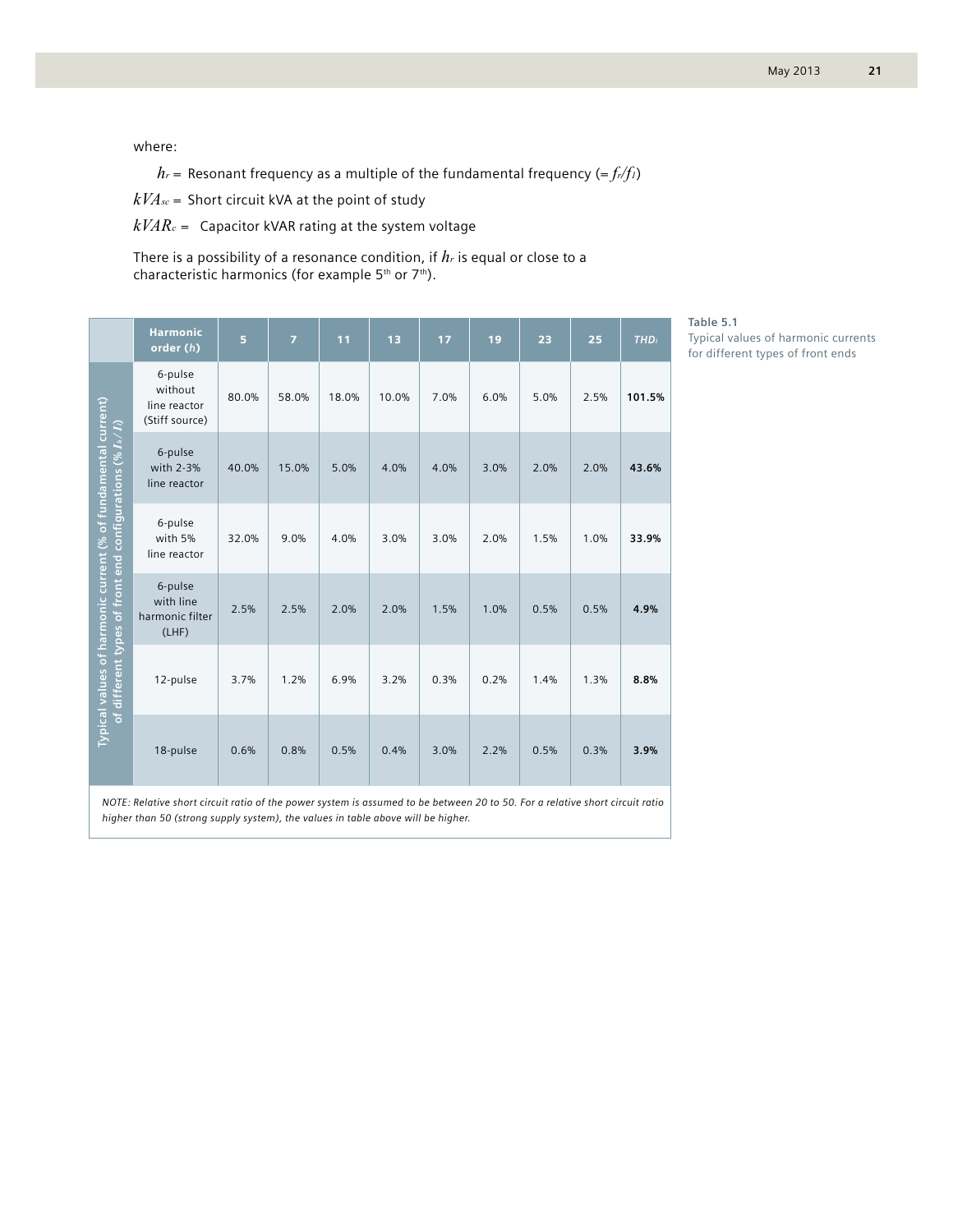



# **6. Conclusion**

With increase in use of non-linear loads, the issues of power supply harmonics are more noticeable than ever. Controlling and monitoring industrial system designs and their effects on utility distribution systems are potential problems for the industrial consumer, who is responsible for complying with the IEEE 519, recommended practices and procedures. Industrial facilities should include a system evaluation, including a harmonic distortion analysis, while planning facility construction or expansion. Vendors of non-linear loads, such as variable frequency drives, can provide services and recommend equipments that will reduce harmonics in order to comply with IEEE 519 guidelines.

Generally, at any point of common coupling (PCC), the measured value of total harmonic voltage distortion should not exceed 5% and that of any individual harmonic voltage distortion should not exceeding 3% of the fundamental value of the line voltage. Normally, in typical applications, the harmonics are measured up to  $25<sup>th</sup>$  order, but in critical applications, those are measured up to 50<sup>th</sup> or 100<sup>th</sup> order.

Out of many harmonic mitigation methods available for both, individual application (e.g., per drive basis) and for "global mitigation" (i.e., a common harmonic mitigation solution for a group of nonlinear equipment), a few popular were described in this document. A particular type of harmonic mitigation solution can be used depending upon the application and desired level of attenuation to meet the limits given in IEEE 519.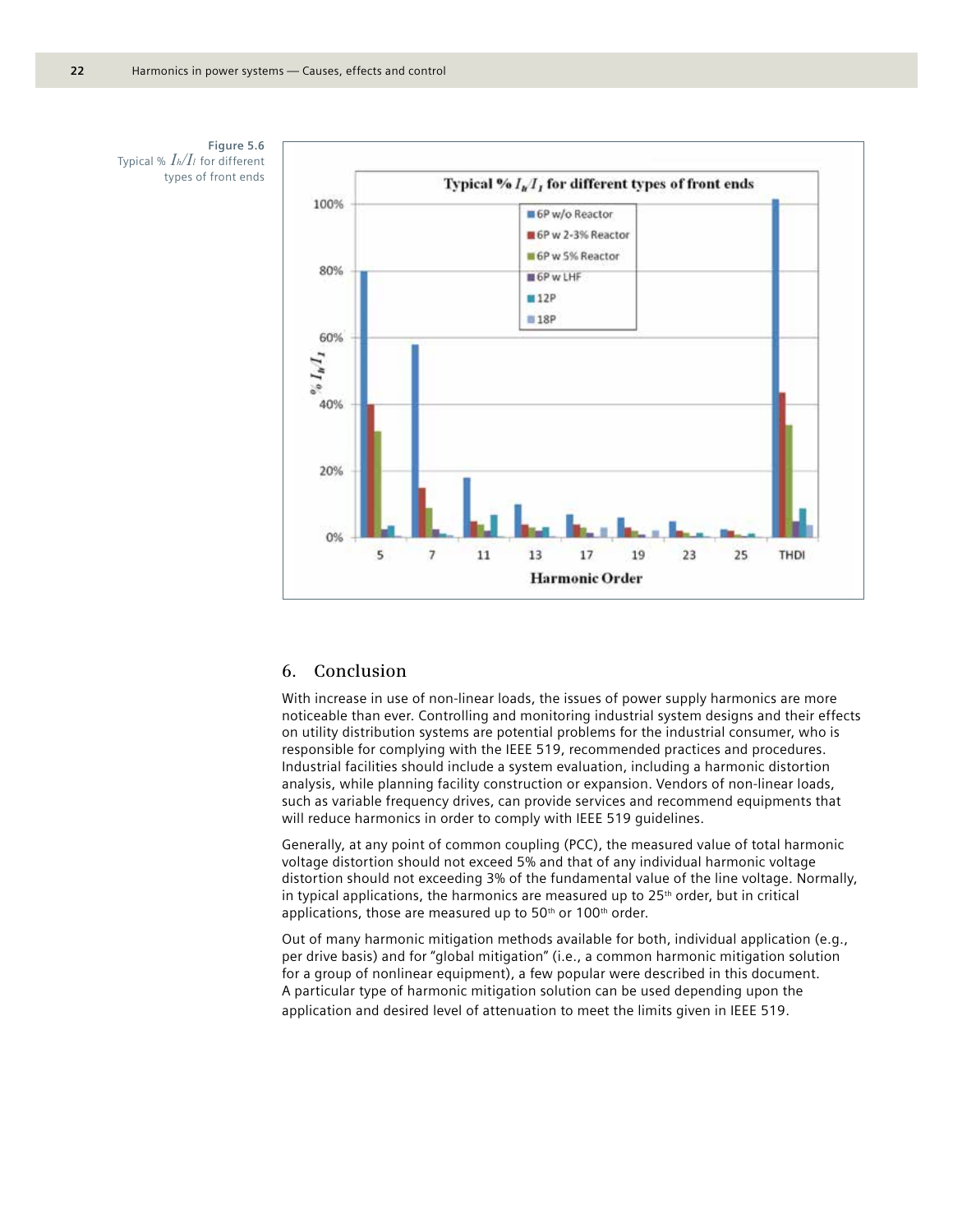# **7. References**

- [1] *IEEE Recommended Practices and Requirements for Harmonic Control in Electrical Power Systems,* ANSI/IEEE Std. 519-1992.
- [2] *Industrial and Commercial Power Systems Analysis,* ANSI/IEEE Std. 399-1990.
- [3] Ned Mohan, Tore M. Undeland and William P. Robbins, *Power Electronics: Converter, Applications and Design,* Wiley, 3rd edition, 2002.
- [4] Kevin lee, Derek A. Paice and James E. Armes, *"The Wind Mill Topology Evaluation of Adjustable Speed Drive Systems"*, IEEE IAS Magazine, Mar/Apr 2009.
- [5] *ABS Guidance Notes on Control of Harmonics in Electrical Power Systems,* American Bureau of Shipping, 2006
- [6] *Electric Power Distribution for Industrial Plants,* ANSI/IEEE Std. 141-1986.
- [7] *IEEE Guide for Application and Specification of Harmonic Filters,* IEEE Std 1531-2003.